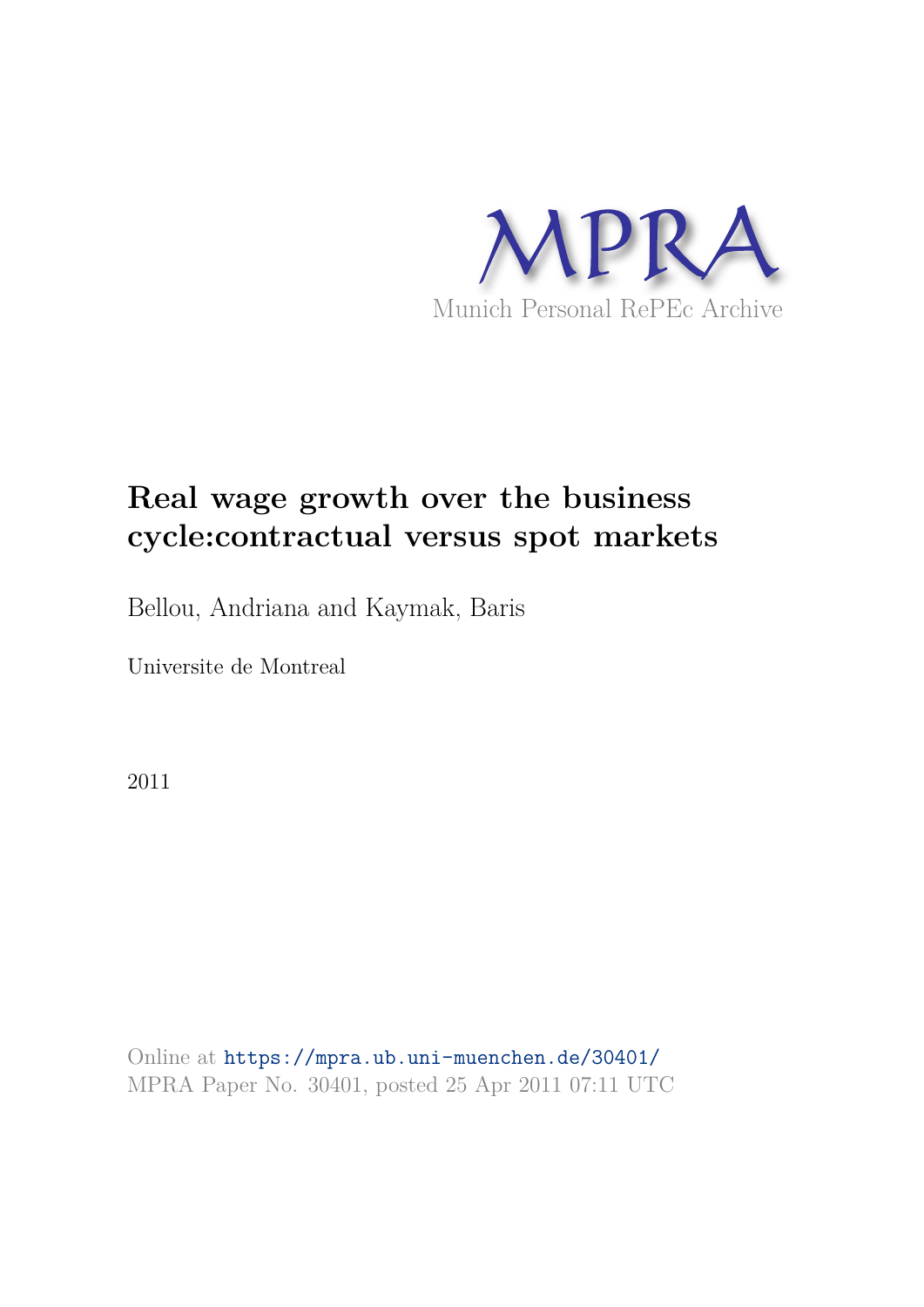# Real Wage Growth over the Business Cycle: Contractual versus Spot Markets

Andriana Bellou Université de Montréal Barış Kaymak<sup>‡</sup> Université de Montréal

#### **Abstract**

We study the wage growth of job stayers over the business cycle, and show that wage adjustments within a job spell display significant history dependence. This is at odds with the spot market model, which implies that the wage *growth* of a worker *within a job spell* depends solely on the change in the contemporaneous economic conditions. Instead, we find that workers hired during recessions, or those who experienced unfavorable economic conditions since they were hired, receive larger wage raises during expansions, and are subject to smaller wage cuts during downswings. The change in the contemporaneous conditions, on the other hand, is not a significant determinant of wage growth. Our findings are consistent with a model of implicit insurance contracts where neither the employer nor the worker can fully commit to the contract.

J.E.L. Codes: E32, J31, J41 Keywords: Business Cycles, Wage Rigidity, Implicit Contracts, Cyclical Selection

<sup>‡</sup>We thank Mark Aguiar, Paul Beaudry, Mark Bils, Rui Castro, Iourii Manovskii, Lyndon Moore and seminar participants at the Society of Economic Dynamics (2010), CEA meeting (2010), University of Montreal, University of Rochester and UQAM for their comments.

Department of Economics, Université de Montréal, C.P. 6128 succursale Centre-ville, Montréal, QC H3C 3J7. e-mail: baris.kaymak@umontreal.ca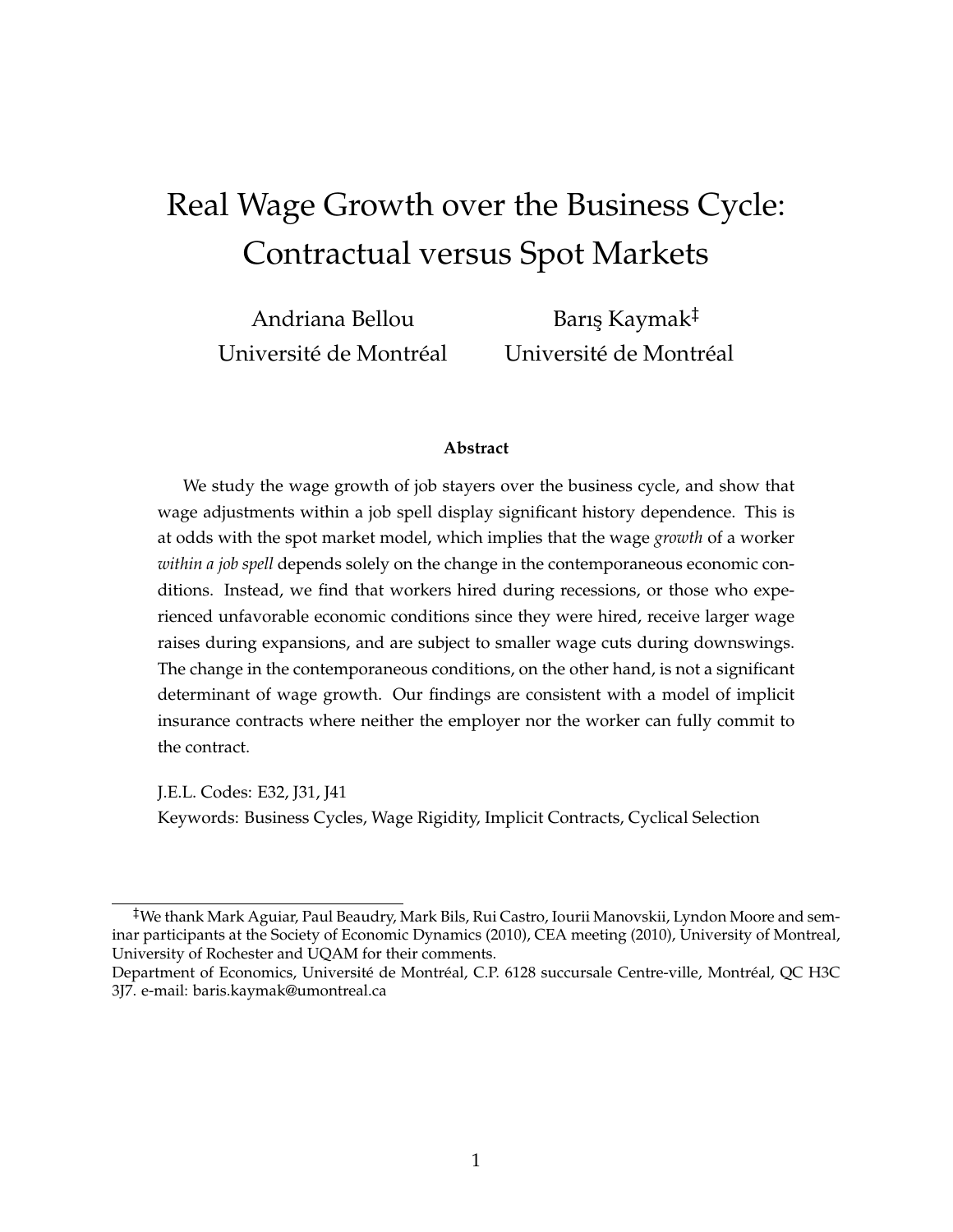The prominent models of the labor market in modern macroeconomics assume that the exchange of labor services with compensation takes place within a short time period as in a spot market (see, for instance, Kydland and Prescott (1982) or Long and Plosser (1983)). Therefore, assuming that markets are competitive, a worker's wage equals his marginal product at all times, and, hence, changes in the wage rate can be explained entirely by contemporaneous changes in economic conditions. A similar prediction comes out of models where workers and firms constantly renegotiate a production surplus (see Mortensen and Pissarides (1994)). Most employment relationships are, however, long in nature. This provides potential welfare gains to decoupling wages from productivity in the short-run. For instance, firms may shield workers against arbitrary movements in their marginal product by underpaying them during expansions, and overpaying them during downswings, thereby providing a more stable flow of income. This is the idea behind the models of implicit wage contracts (Azariadis, 1975; Baily, 1974).<sup>1</sup>

Understanding the structure of the labor market is crucial. For instance, standard models of the business cycle with spot markets fail to explain the high volatility of employment and labor hours relative to the small movements in the measured wage rate. Incorporating contractual markets into the standard model brings theory closer to the data (Boldrin, 1995).<sup>2</sup> This is because the temporal fluctuations in productivity, which are critical for the allocation of hours, are not reflected in the contract wage. In such an environment, the standard estimates of the intertemporal labor supply elasticity (see MaCurdy (1981) among others) can also be misleading. The distinction, therefore, is essential, not only for evaluating macro models, but also for calculating welfare or gauging labor supply responses in public policy debates. In this paper we evaluate these two competing modeling approaches that aim to explain the behavior of wages and productivity over the business cycle.

In a contractual market wages carry information about the economic conditions when the contract was (re)negotiated. Consequently, wages are history-dependent unlike in a spot market where wages depend only on current conditions. A growing body of evidence point to the relevance of past labor market conditions for wages. Oreopoulos, Wachter, and Heisz (2006), for instance, find a persistent negative effect on wages of being hired during a recession.<sup>3</sup> Similarly, Beaudry and DiNardo (1991) find that workers who experienced better economic conditions since they started their jobs have higher

<sup>&</sup>lt;sup>1</sup>See Rosen (1985) for a survey of the implicit contracts literature.

<sup>&</sup>lt;sup>2</sup>See also Rudanko (2009, 2010) and Hall (2005) for more recent evaluations of contracts and wage rigidity on unemployment fluctuations.

<sup>3</sup>See also Kahn (2010); Freeman (1981); Oyer (2006); Baker, Gibbs, and Holmstrom (1994) for similar findings on cohort-entry effects in wages.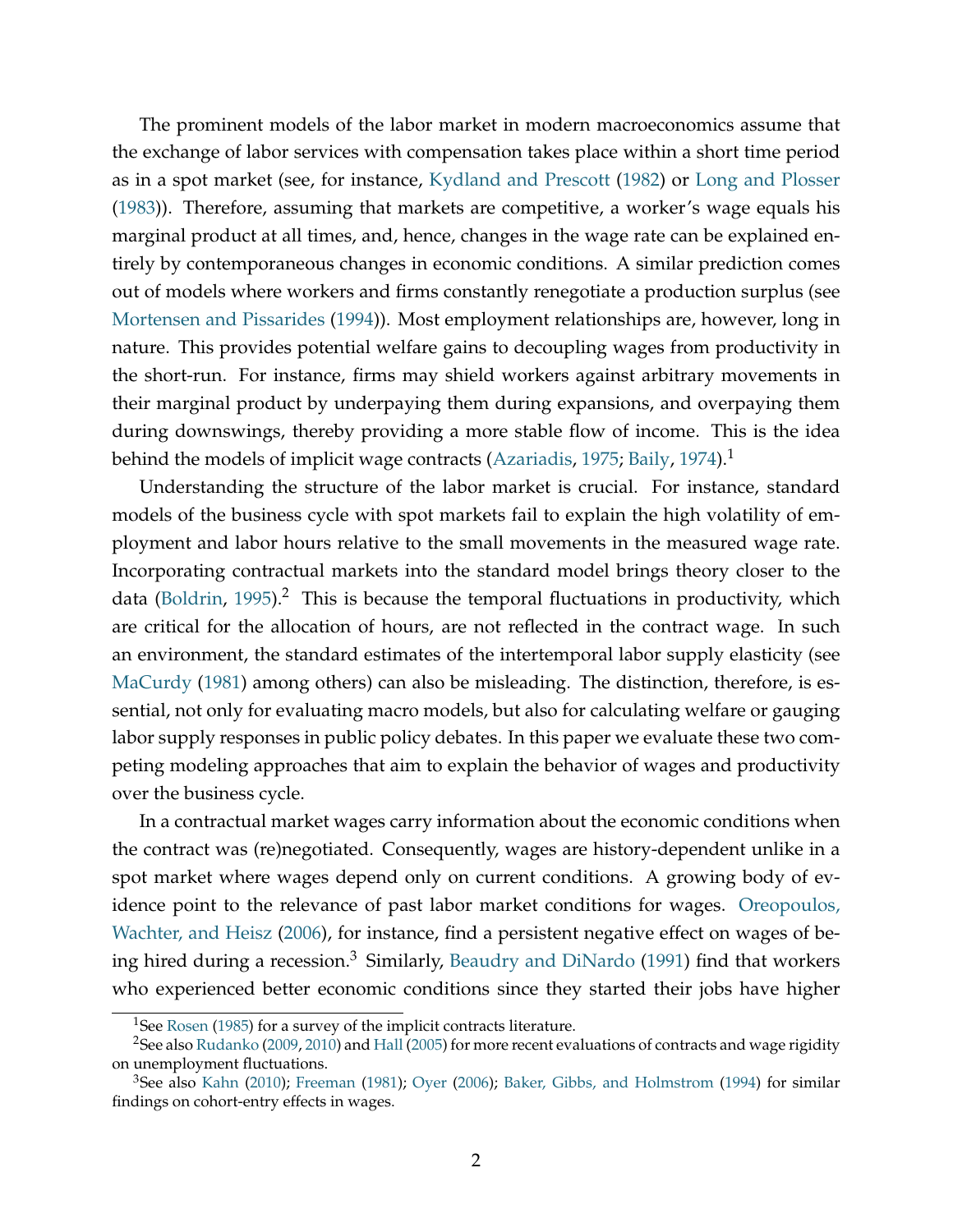wages, and that contemporaneous conditions are irrelevant.<sup>4</sup> This empirical pattern, apparently inconsistent with a spot market model of wages, was considered as evidence for contractual arrangements between workers and their employers.

Nevertheless, one may be too quick to dismiss the spot market model based on this evidence. It is plausible that jobs that start during recessions are of particularly low quality (Okun, 1973). This argument is somewhat backed up by the finding that the expected duration is shorter for jobs that start in recessions (Bowlus, 1995). Similarly, workers in weak matches may quit their jobs in pursuit of better matches, leading to the selection of more productive employee-employer pairs over time (Topel, 1991). This selection could be especially strong during an upswing when there are plenty of job vacancies. Then the jobs that survived economic expansions would be highly productive, and, perhaps, the findings in Beaudry and DiNardo (1991) simply reflect such selection (Hagedorn and Manovskii, 2010).

In this paper, we propose a novel test of the spot market model against the implicit contracts model. Our identification strategy relies on the implications of the two models for wage growth in response to a change in the economic conditions for workers who do not switch jobs. By focusing exclusively on job stayers, we are able to control for the confounding effect of match quality under the assumption that the latter is time invariant for a given employer-employee pair.

To see the essence of our argument consider two identical workers: worker B who was hired during a boom, and worker R who was hired in the *subsequent* recession. If the employment relationship is characterized by insurance contracts, worker B enjoys a higher wage rate than worker R over the recession, because he was insured against a possible downturn prior to the recession. Nonetheless, his advantage is temporary. As the economy recovers from the recession, outside opportunities improve. Since R is paid less for the same level of productivity, he's the first to try to leave given a set of offers.<sup>5</sup> Consequently, to prevent severance, the employer is more likely to offer a raise to worker R, or, to offer him a larger wage raise relative to worker B. Thus R's expected wage gain is larger than B's. If, on the other hand, the spot market model better describes the wage behavior, both workers should be paid equally at all times since they are equally productive. Hence, there is no reason to believe that the wage adjustments over the business cycle should depend on the economic conditions at the time of the hire.

We test several versions of this argument. Our benchmark null hypothesis is the

<sup>&</sup>lt;sup>4</sup>See also Grant (2003) for similar findings for U.S., McDonald and Worswick (1999) for Canada, and Bellou and Kaymak (2010) for a set of European countries.

 $5$ We assume that some degree of worker mobility is allowed, and that workers cannot sign a contract that ties them to an employer regardless of their outside options.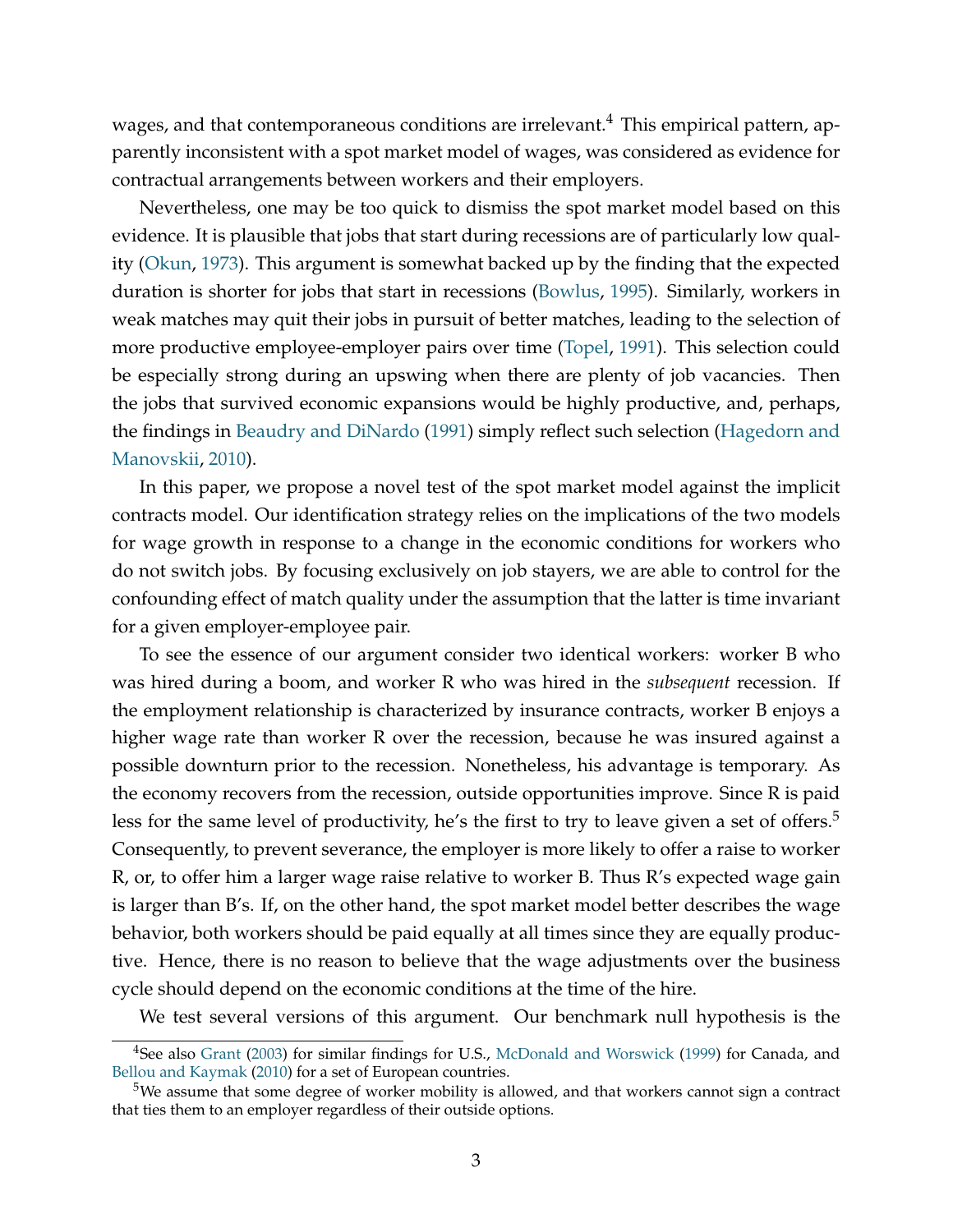spot market model with time-invariant heterogeneous match quality. Our aim is to test whether workers who are paid higher insurance premiums conditional on productivity, receive lower wage raises during upswings or larger wage cuts during downturns relative to workers with lower insurance premiums.<sup>6</sup> To this end, we first focus on self-enforcing wage contracts where the firm can credibly commit to future payments foreseen by the contract, but the worker cannot guarantee to stay with the firm (Harris and Holmstrom, 1982). In this case, the differences in the insurance premiums can be identified by the initial and the best economic conditions since the start of the job. Following Bils (1985) and Beaudry and DiNardo (1991), we use the unemployment rate to approximate the economic conditions.

Our results show that the wage growth of job stayers within an employment spell is history dependent. Workers who were hired during expansions, or those who experienced better economic conditions on the job have lower wage growth on average. The contemporaneous change in the unemployment rate, on the other hand, is not a significant determinant of wage growth. This is at odds with the spot market model of wages with cyclical selection of match quality.

We extend our results in two crucial dimensions. First, we study a contractual market where neither the worker nor the employer can credibly commit to the contract (Thomas and Worrall, 1988). In this case, the optimal contract cannot be summarized by extremum moments, such as the best or the worst unemployment rate. Nevertheless, we develop a general two-step procedure where we first capture the contractual variation in wages due to the differences in the timing of contracts, and then project wage growth on the estimated insurance premium. Workers who receive lower wages conditional on productivity due to differences in the time of signing the contract, have higher subsequent wage growth as foreseen by the implicit contracts model.

Then we relax our assumption that match quality is constant. One could be concerned that the selection of job stayers over the business cycle may be endogenous to anticipated wage growth. In particular, we extend our model by defining each job with two components: the initial job-specific productivity and an associated wage growth. We analyze the effects of endogenous survival of jobs on the selection of jobs with respect to wage growth and show that our tests are biased towards the spot market model if such endogeneity in growth rates is ignored. Using workers with several wage observations on the same job, we estimate the extended version of our model, and show that the history dependence in

 $6$ Technically, an insured worker receives indemnity whenever his wage is higher than his productivity, and pays a premium otherwise. We use the term premium more generally to denote the gap between wage and productivity in contractual markets. It is understood that the premium can be negative.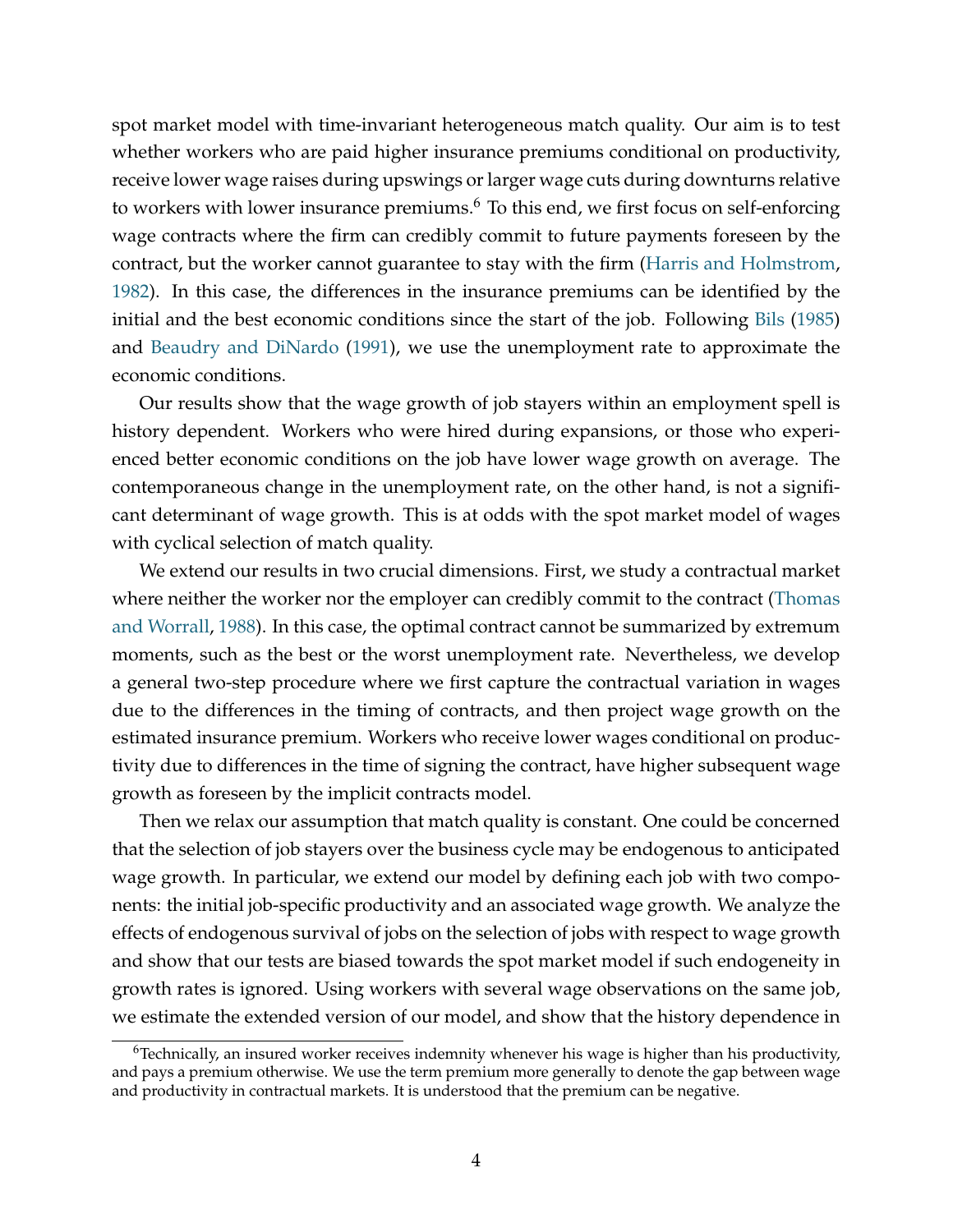wage growth is indeed stronger. We find that the effect of past labor market conditions on wage growth is large, but less persistent when the selection of job stayers is taken into account. This reinforces the evidence on contractual markets.

Overall, we view that our paper contributes to the literature on the cyclical behavior of wages in two distinct ways. First, we address a serious concern for the existing evidence for the implicit contracts raised in Bowlus (1995) and recently revived by Hagedorn and Manovskii (2010): that the observed history-dependence in wages can be potentially explained by changes in the cyclical composition of job quality. Hagedorn and Manovskii (2010), building on a search model of job selection with spot markets, devise various proxies for job quality, and find that variation in job quality play an important role in the cyclical behavior of wages. Furthermore, once the cyclical variation in match quality is properly accounted for, the empirical results in Beaudry and DiNardo (1991) vanish, upon which they reject models of insurance contracts.

In light of this recent evidence, our analysis is relevant along three dimensions. First we find that the wage growth of job stayers displays significant history dependence, even after accounting for differences in job quality. This is at odds with the spot market model presented in Hagedorn and Manovskii (2010). Since we focus on wage growth, we do not need to rely on such proxies, avoiding potential measurement issues. Furthermore, we show that our results are robust to a broader class of selection models since we allow for selection of job stayers with respect to anticipated wage growth as well as constant match quality. Finally, we propose a framework for testing for more general forms of contractual arrangements, without relying on the typically used starting and minimum unemployment rate indicators. Our upshot is that while cyclical selection of job quality may play a role in cyclical behavior of wages, it would be impetuous to dismiss contractual markets altogether.

The second broader contribution is that our findings emphasize strong cohort effects not only in the levels and but also in the growth rates of wages. These effects are sizable, but temporary, especially when we control for potential differences in the composition of job quality. In our preferred specification approximately 80% of initial differences fade out in 3 years. We think that the theory of implicit contracts provides a natural interpretation of these results.

In the next section, we outline a generic model of implicit insurance contracts and contrast its implications for wages with a spot market model with heterogeneous job quality. We describe our empirical tests in section 2. Section 3 presents our results. In section 4, we provide a discussion of our results and investigate whether models of human capital and training could plausibly explain our findings. Section 5 concludes.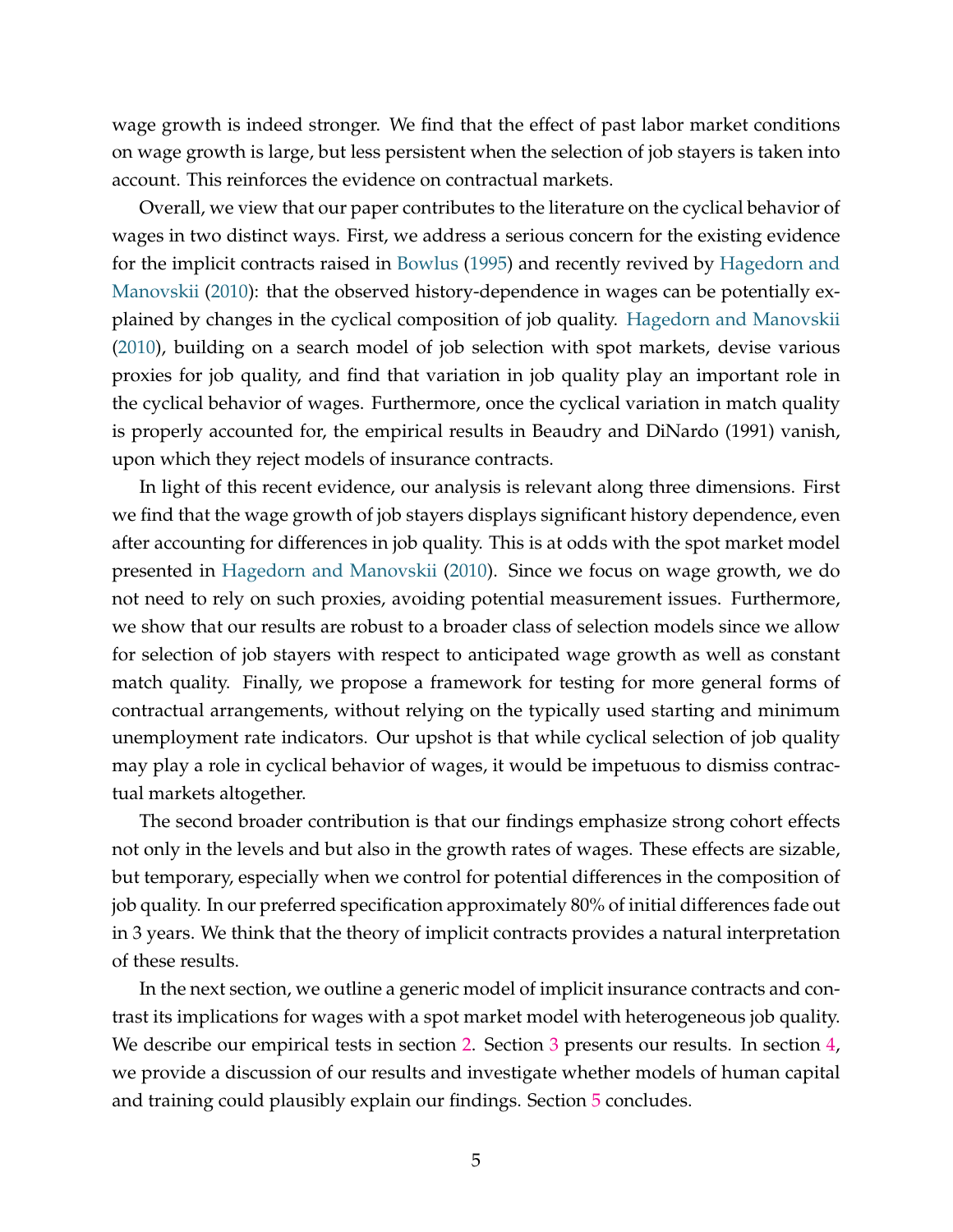## **1 Market Structure and the Cyclical Behavior of Wages**

The marginal product of a worker *i* in job *j* at time *t* is given by

$$
p_{ijt} = \beta_{ij} T_{ijt} + \phi_i X_{it} + \epsilon_{ijt}
$$
 (1)

where  $T_{ij}$  is job tenure and  $X_{it}$  is years of market experience. The return to job seniority differs across worker-job pairs, and the return to experience differs among workers. The unobserved random error,  $\epsilon_{iit}$ , can be decomposed into three components:

$$
\epsilon_{ijt} = y_t + a_i + \mu_{ij} + \nu_{ijt}.
$$

where  $y_t$  is the cyclical component of productivity,  $a_i$  is a worker-specific component and  $\mu_{ij}$  is a match specific component. We assume that  $\nu_{ijt}$  is outside the model and is independent of other components of productivity.

### **1.1 Self-Enforcing Insurance Contracts and the Distribution of Wages**

The implicit contracts literature deals with arrangements where a risk-neutral employer insures a risk-averse worker against temporary fluctuations in marginal product. We assume that workers do not have alternatives means of insurance. While we make these apparently restrictive assumptions to simplify our analysis, they are not necessary. It would suffice to assume that firms have better (or less costly) means of diversifying risk, and that, when alternative means of insurance are available to the worker, they do not completely crowd out the possibility of insurance through the employer.

We consider contracts that are conditional on long-term changes in productivity, for instance due to accumulation of experience or seniority.<sup>7</sup> There are two sources of risk in equation (1): the time-specific component *y<sup>t</sup>* , and the idiosyncratic component *νijt*. We assume that the idiosyncratic risk can be completely eliminated across workers, and focus on contracts that aim to insure the worker against the intertemporal fluctuations in his productivity.<sup>8</sup>

Let  $h_t = \{y_t, y_{t-1}, ..., y_{t_0}\}$  denote the history of time-specific marginal products on a job that started at  $t = t_0$ . A contract is a sequence of functions  $w_t(h_t; \mathbb{X}_{ijt})$  for  $t \geq t_0$ 

<sup>7</sup>While the contracts below may be improved upon by arrangements that provide consumption smoothing over the life-cycle, the analysis of such contracts calls for a proper treatment of moral hazard and holdup problems (Lazear, 1979; Hashimoto, 1981), which are beyond the scope of our analysis.

 $8$ This assumption is not far from reality. Using matched employee-employer data from Italy, Guiso, Pistaferri, and Schivardi (2005) find that, firms absorb the idiosyncratic risk in productivity fluctuations, but only partially insure against aggregate movements at the firm level.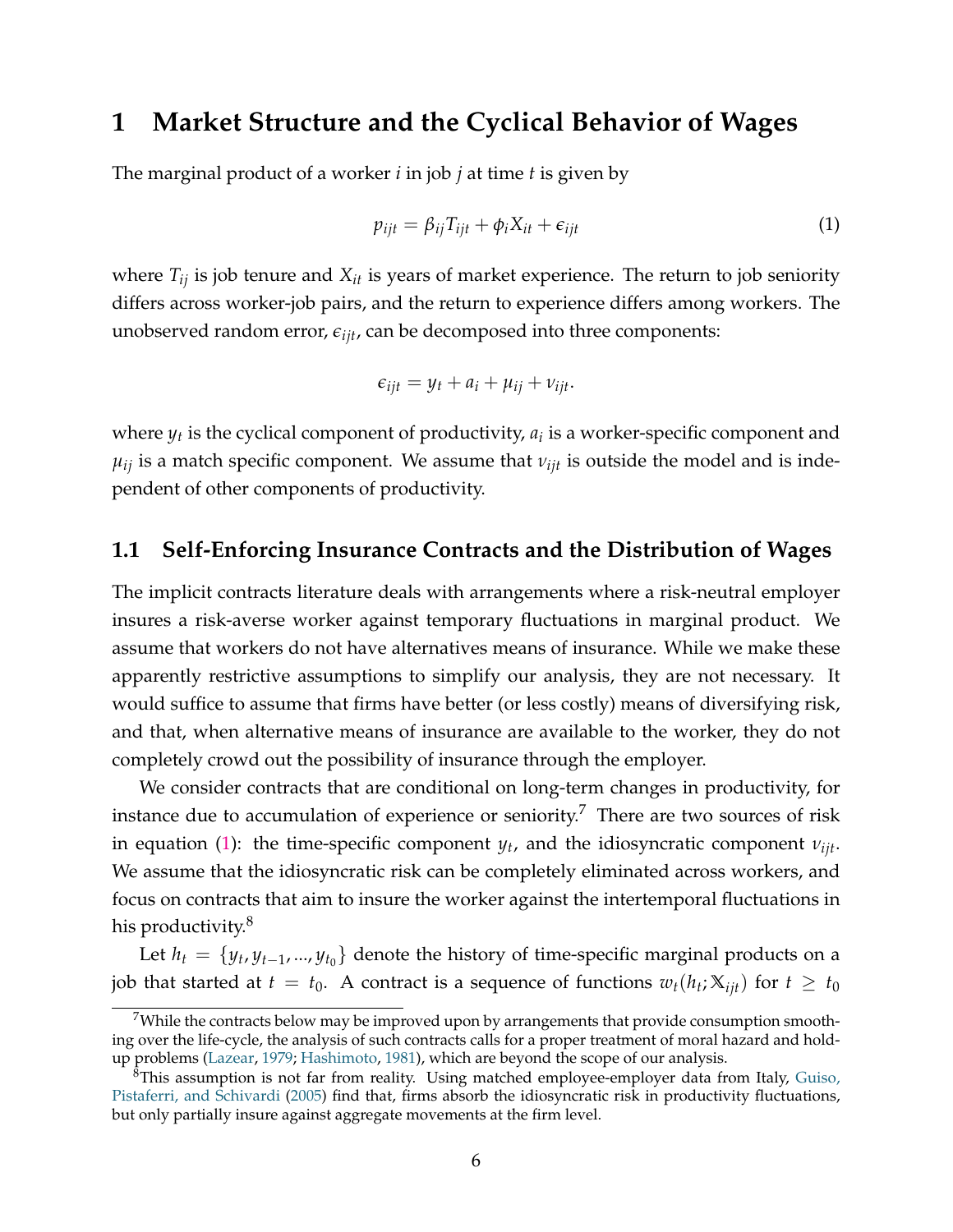that assigns a history-dependent stream of wage payments to the worker. **X***ijt* denotes the set of additional productivity traits in equation (1). Let  $v(y_t; \mathbb{X}_{ijt})$  denote the worker's utility from quitting his job and pursuing his career elsewhere. Denote the corresponding outside option for the employer by  $\pi(y_t; \mathbb{X}_{ijt})$ . Both options are functions of current conditions, i.e., they are forward looking. Also, both outside options are allowed to be conditional on individual productivity traits. In what follows, we suppress this dependency to save on notation. It should be understood, however, that the arguments below are conditional on **X***ijt*. Future flows of wages and productivity are discounted geometrically at rate  $\delta$  < 1, which may reflect the possibility of exogenous termination of the employment relationship as well as the interest rate and time preferences. The optimal *self-enforcing* contract solves the following problem:

$$
\max \sum_{k=1}^{\infty} \delta^k E_{t_0}[U(w_{t_0+k}(h_{t_0+k}))]
$$
\n(2)

subject to

$$
\sum_{k=1}^{\infty} \delta^k E_{t_0} [y_{t_0+k} - w_{t_0+k}(h_{t_0+k})] = 0 \tag{3}
$$

$$
E_t\left[\sum_{k=1}^{\infty} \delta^k U(w_{t+k}(h_{t+k}))\right] \ge v(y_t) \quad \forall h_t \text{ and } t \ge t_0
$$
 (4)

$$
E_t\left[\sum_{k=1}^{\infty} \delta^k[y_{t+k} - w_{t+k}(h_{t+k})]\right] \geq \pi(y_t) \quad \forall h_t \text{ and } t \geq t_0.
$$
 (5)

The efficient contract maximizes the welfare of the worker subject to three constraints. Equation (3) is the zero profit condition implied by the free entry assumption for firms. The inequality (4) invokes the worker's incentive compatibility constraint: at any time, the optimal contract is such that the worker prefers to honor the contract, given his outside option  $v(y_t)$ . The inequality (5) states a similar condition for the firm, where  $\pi(y_t)$ denotes the firm's outside option. We assume that the constraint set is non-empty.<sup>9</sup>

The problem above is valid when neither the worker, nor the firm can commit to honoring the contract in the future. At the other extreme, when both can credibly commit to the conditions of the contract, for instance, when mobility is too costly, the optimal contract solves (2), subject to constraint (3) only. If firms can commit to future payments, but the workers cannot, then the optimal contract maximizes  $(2)$ , subject to  $(3)$  and  $(4)$ , and so on. The following proposition gives the characterization of the optimal contract under

 $9$ The reader is referred to Harris and Holmstrom (1982) or Thomas and Worrall (1988) for the conditions that ensure the existence of an optimal contract in this setting.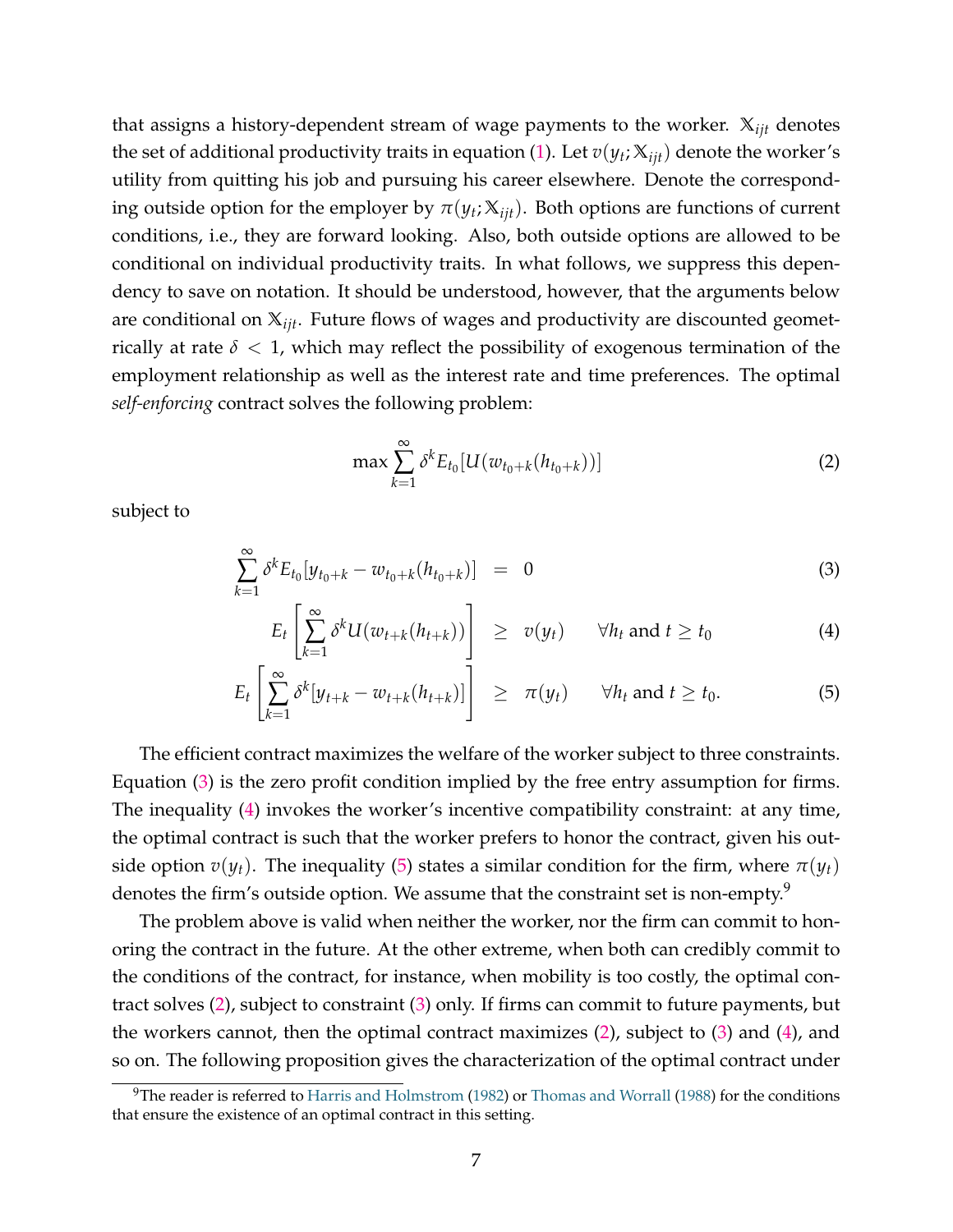two-sided lack of commitment.

**Proposition 1 (Thomas and Worrall, 1988)** *For any history*  $h_t = (h_{t-1}, y_t)$ , there exist func*tions*  $\overline{w}(y_t)$ , and  $\underline{w}(y_t)$  *such that, the optimal contract wage,*  $w_t(y_t)$  *is* 

$$
w_t(h_{t-1}, y_t) = \begin{cases} \overline{w}(y_t) & \text{if } w_t(h_{t-1}) > \overline{w}(y_t) \\ w_t(h_{t-1}) & \text{if } \overline{w}(y_t) \ge w_t(h_{t-1}) \ge \underline{w}(y_t) \\ \underline{w}(y_t) & \text{if } w_t(h_{t-1}) < \underline{w}(y_t). \end{cases}
$$

The optimal contract keeps the wage constant from one period to another, as long as the participation constraints do not bind. If the outside option of an agent changes substantially, so much as to render employment unsustainable at the previously agreed wage rate, the optimal contract calls for a wage adjustment to prevent separation. If, for instance, the worker receives a better wage offer after a contract is signed, then the firm offers a raise to just retain the worker.

#### **1.1.1 The cross-sectional distribution of wages**

When both the worker and the firm can credibly commit, the optimal contract features full insurance, i.e. a constant wage rate. Consequently, by equation (3), the wage rate must be equal to the expected productivity of the worker at  $t_0$ . This leads to a cross-sectional dispersion in wages, based only on differences observed at *t*<sup>0</sup> across workers, even for workers with the same marginal product at time *t*. Therefore the economic conditions at the start of a job are sufficient to capture this variation, leaving current economic conditions statistically redundant.

If firms can commit to future payments, but workers cannot, then the optimal contract features a constant wage, that increases only if the worker's outside option has sufficiently improved. Since firms commit to payments, wages are never adjusted downward. A worker's wage at time *t*, therefore, reflects the highest wage he could command since the start of the job. The cross-sectional variation in wages reflects not only the conditions at *t*0, but also the best economic conditions since then. These two moments exhaust all the variation in wages. Current economic conditions, on the other hand, remain uninformative.

In the more general case, when neither party can commit, the contracted wage rate moves with marginal productivity, only when the latter is altered substantially, and otherwise remains constant. Current wages are still history dependent, but the form of this dependence cannot be represented by simple moments as above. Nevertheless, an indicator for the start year and the current year pair,  $(t_0, t)$ , is sufficient to summarize the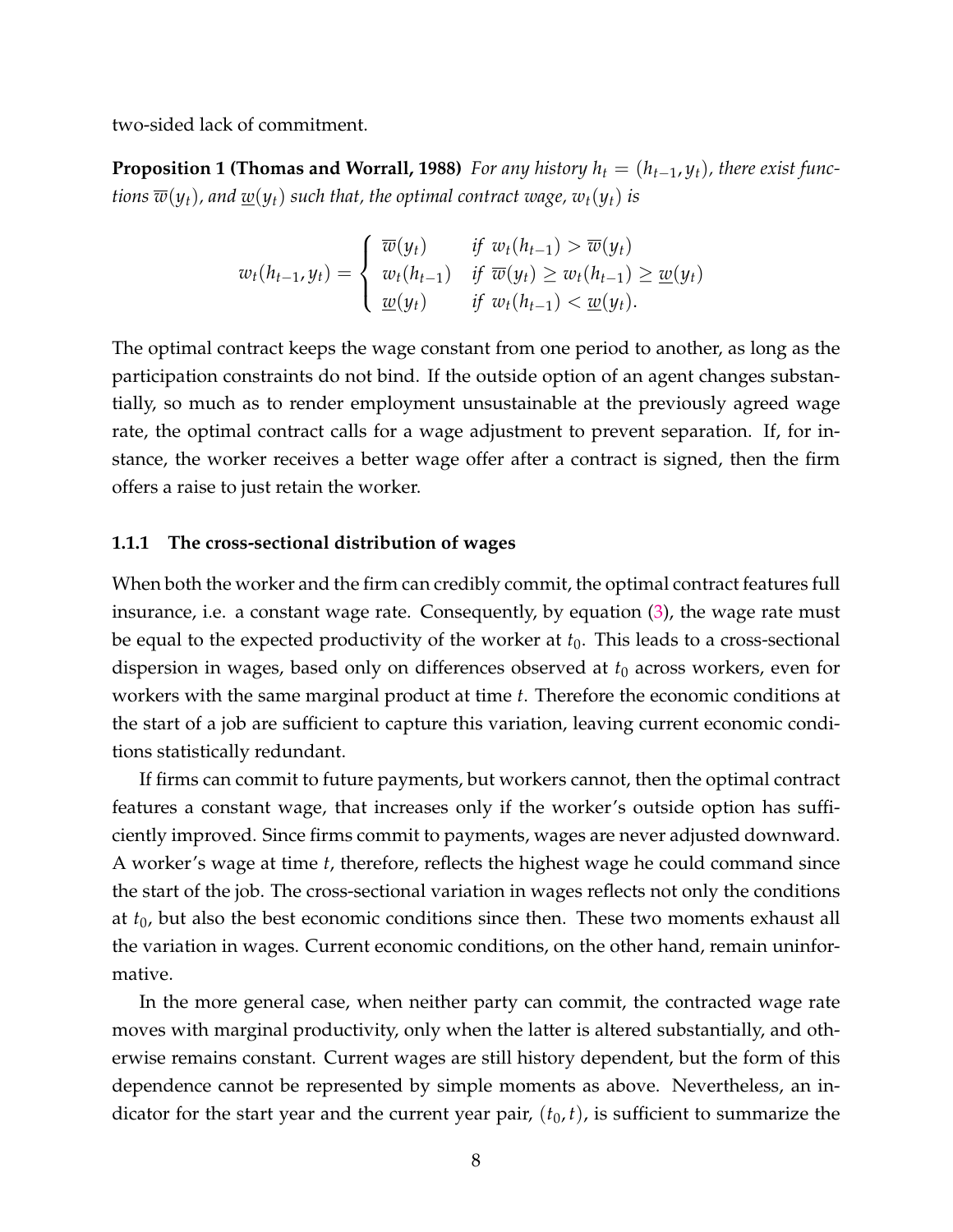entire history of economic conditions between  $t_0$  and  $t$ , and, hence, the cross-sectional distribution of wages. $10$ 

In all of these set-ups, the current wage distribution displays history-dependence, and current economic conditions do not matter, in sharp contrast to the spot market model of wage determination which we turn to next.

#### **1.1.2 Implications for wage growth**

It is possible to create a spot market model that delivers the same history dependence discussed above. Nevertheless, a crucial difference between the two models exists in the wage paths of individual workers. In contractual markets, wages are adjusted in response to changes in outside options when at least one party cannot credibly commit to honoring the contract forever. The incidence and the extent of a wage adjustment depends crucially on the current wage of the worker, and thereby, on the history of economic conditions. To see this, note that the wage growth along the optimal contract described in Proposition 1 is given by

$$
\Delta w_t(h_{t-1}, y_t) = \begin{cases} \overline{w}(y_t) - w_t(h_{t-1}) & \text{if } w_t(h_{t-1}) > \overline{w}(y_t) \\ 0 & \text{if } \overline{w}(y_t) \ge w_t(h_{t-1}) \ge \underline{w}(y_t) \\ \underline{w}(y_t) - w_t(h_{t-1}) & \text{if } w_t(h_{t-1}) < \underline{w}(y_t). \end{cases}
$$

Whenever one of the incentive constraints binds, the wage is adjusted to reflect the reservation wage of the agent, which is forward looking, and, hence, depends only on the current conditions. Differences in wages across workers that arise from differences in market history are annulled when the reservation wage binds. This is the memoryless nature of contracts without commitment (Kocherlakota, 1996). The wage growth, therefore, depends *negatively* on the last period's wage whenever there is an adjustment. This generates history dependence in wage differences, which is absent in the spot market model.

The nature of this dependence is simple. In contractual markets, workers are paid different wage rates conditional on productivity. This reflects the differences in insurance premiums received by workers with different labor market histories. For instance, a worker (B) who was hired in an expansion, makes more than a worker (R) who was hired

 $10A$  common attempt to capture the two-sided lack of commitment is to include the maximum unemployment rate since the start of the job in the regression, along with the initial and the minimum unemployment rates. While the maximum unemployment rate may capture some additional variation in wages, this specification does not exactly correspond to contracts with two-sided lack of commitment, and makes it hard to give a meaningful interpretation to the coefficients. It is only a sufficient statistic for the case where workers can be enslaved by employers who cannot credibly commit to keeping them.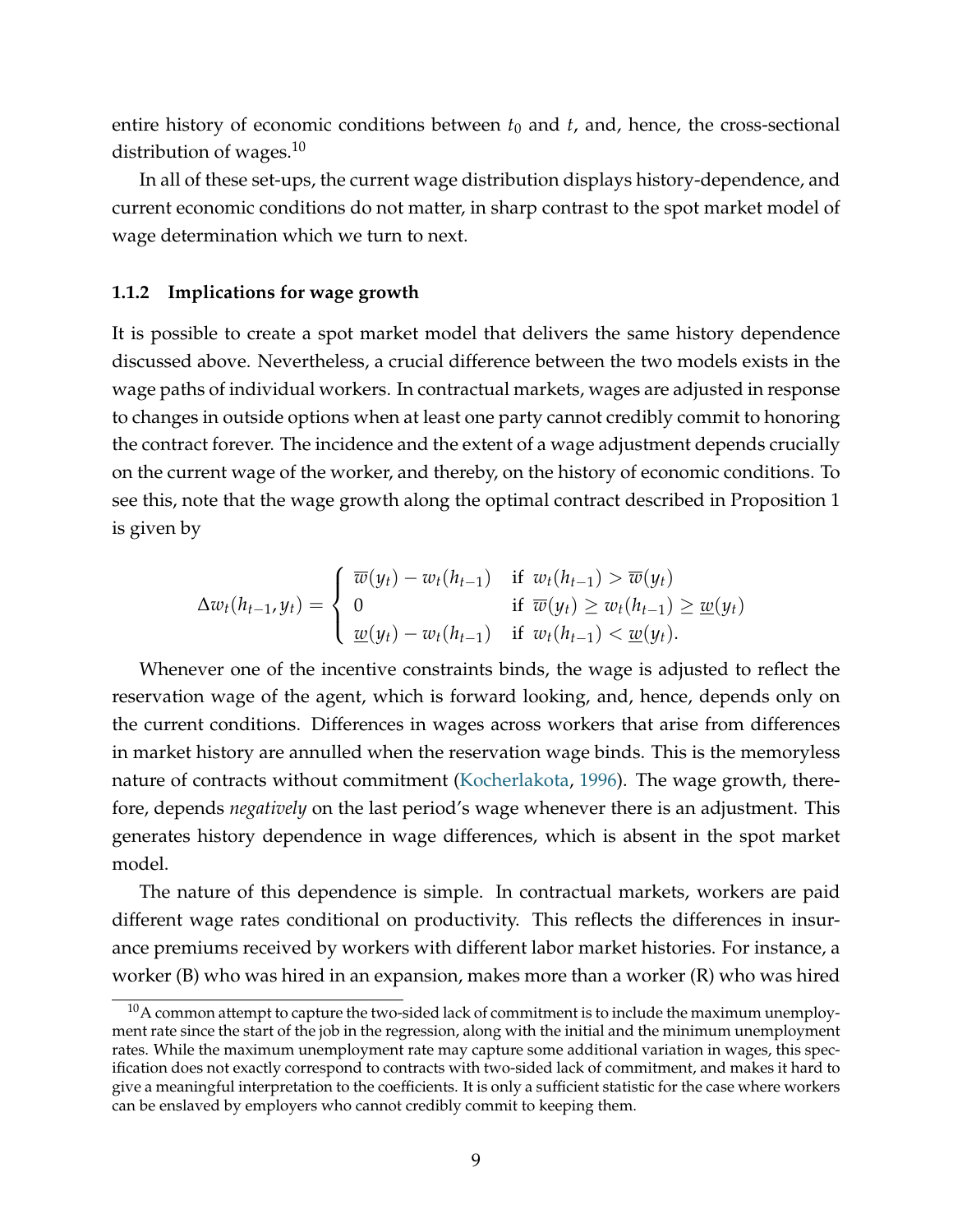in the subsequent recession, because the former was insured against a possible downfall in productivity prior to the recession. When the economy recovers, workers' outside options improve. This calls for a wage raise, particularly for worker R, who received a lower insurance premium.

Figure 1 shows wages over a boom cycle in a contractual market without commitment. The economy goes from an average (a) state to a boom (b) followed by a recession (r). Since there is no commitment, wages lie between  $w(y_t)$  and  $\overline{w}(y_t)$  at all times. The crosssectional variation of wages within these bounds reflects the differences in past labor market experiences of workers. When the economy moves into an expansion from *t* to *t* + 1, a worker's participation constraint becomes binding for workers at the low end of the premium distribution. Consequently, the employer raises their wage. Meanwhile, the wages of workers with higher insurance premiums remain unchanged. Similarly, when the economy enters a recession at  $t + 1$ , the employer's participation constraint binds, especially for high wage workers. These workers receive wage cuts, while those with lower wages are spared.

In both cases, the boom and the recession, the optimal contract calls for a smaller wage increase for workers who receive larger insurance premiums over their productivity. Each worker's position in the cross-sectional distribution of premiums in turn depends on the past labor market conditions. Workers who were hired during expansions, or those who experienced more favorable conditions since they were hired, find themselves receiving higher wages conditional on productivity, and are, therefore, subject to lower wage increases in general. This process mitigates the initial time of entry effects in wages over time.

That the insurance premiums converge with tenure is implicit in the formulation of the contracting problem. The outside options in inequalities (4) and (5) are forward looking, and, thus, depend only on the current economic conditions. The only difference between wage adjustments come from the existing wage payments, which are predetermined by the contract, and are dependent on the history. Unlike the predictions of contracts model for wage levels, this is robust to selection of jobs by quality over the business cycle as we demonstrate next.

## **1.2 A Spot Market Model of Wages with Cyclical Selection of Jobs**

In a spot market model wages equal marginal product at all times. Given equation (1), wages can be captured with the following equation: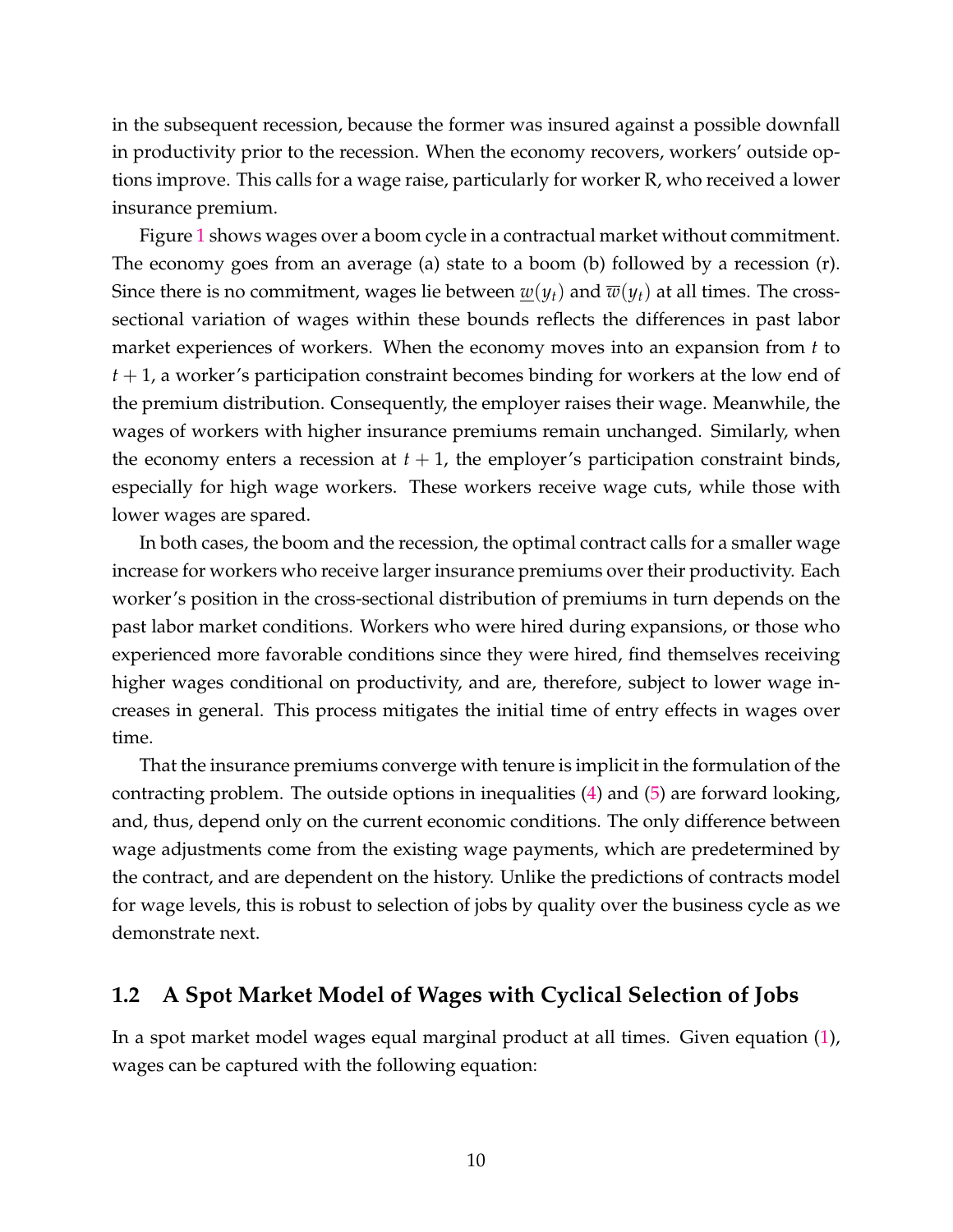$$
w_{ijt} = \beta_{ij} T_{ij} + \phi_i X_{it} + y_t + a_i + m_{ij} + \nu_{ijt}
$$
\n
$$
(6)
$$

where  $m_{ij} < \mu_{ij}$  denotes the part of the match surplus that is retained by the worker. Structurally, wages in a spot market depend only on the contemporaneous conditions. Nevertheless, history dependence can arise in a spot market if the econometrician fails to control properly for all the components of productivity and if these components are correlated with past economic conditions. Since tenure and experience are observed, *y<sup>t</sup>* is captured by time effects, and the fixed worker effect can be uncovered using panel data, we focus, on the omission of *mij*. The following example illustrates how the cyclical changes in the composition of jobs can lead to history-dependence in a spot market with endogenous quits.

#### **1.2.1 Endogenous quits and cyclical selection**

Suppose that  $\beta_{ij} = \phi_i = 0$  for simplicity, which implies that  $w_{ijt} = y_t + a_i + m_{ij} + v_{ijt}.$ <sup>11</sup> Every period workers draw offers from a stationary distribution. We assume that offers are drawn before  $ν_{ijt}$  is realized. Let  $\tilde{w}_{it}$  denote the best wage offer that a worker, employed or unemployed, can obtain in the market. This offer depends only on the current economic conditions, as in the previous section. A worker decides to quit his existing job if  $\tilde{w}_{it} > w_{iit}$ . Since the cyclical and the worker-specific components are equally valuable in all jobs, and since  $E[v_{ijt}] = 0$ , a better wage offer must come from a better match.<sup>12</sup> The endogenous quit decision leads to destruction of poor matches over time, leading to the survival of only the best ones. Denoting the match quality corresponding to the best wage offer by  $\tilde{m}_{it}$ , the average match quality conditional on  $T = t - t_0$  years of seniority is

$$
E[m_{ij}|m_{ij} > \max{\{\tilde{m}(y_{t_0}), ..., \tilde{m}(y_t)\}}].
$$
\n(7)

The number of arguments in the max operator above increases with tenure, raising the average quality of surviving matches. When the match quality is not observed, this confounds the estimates of the return to seniority (Topel, 1991).

If the wage offer  $\tilde{w}_{it}$  displays cyclical variation, a similar selection argument could also generate a *faux* history-dependence. For instance, if the wage offer  $\tilde{w}_{it}$  is pro-cyclical, the selection in (7) applies more stringently to those workers who experienced better economic conditions. This creates a negative relation between the minimum unemployment rate experienced over a worker's tenure and the expected match quality.

<sup>&</sup>lt;sup>11</sup>This version of the model is similar to the one considered in Hagedorn and Manovskii (2010).

 $12$ Otherwise the current employer could retain the worker by outbidding the outside offer.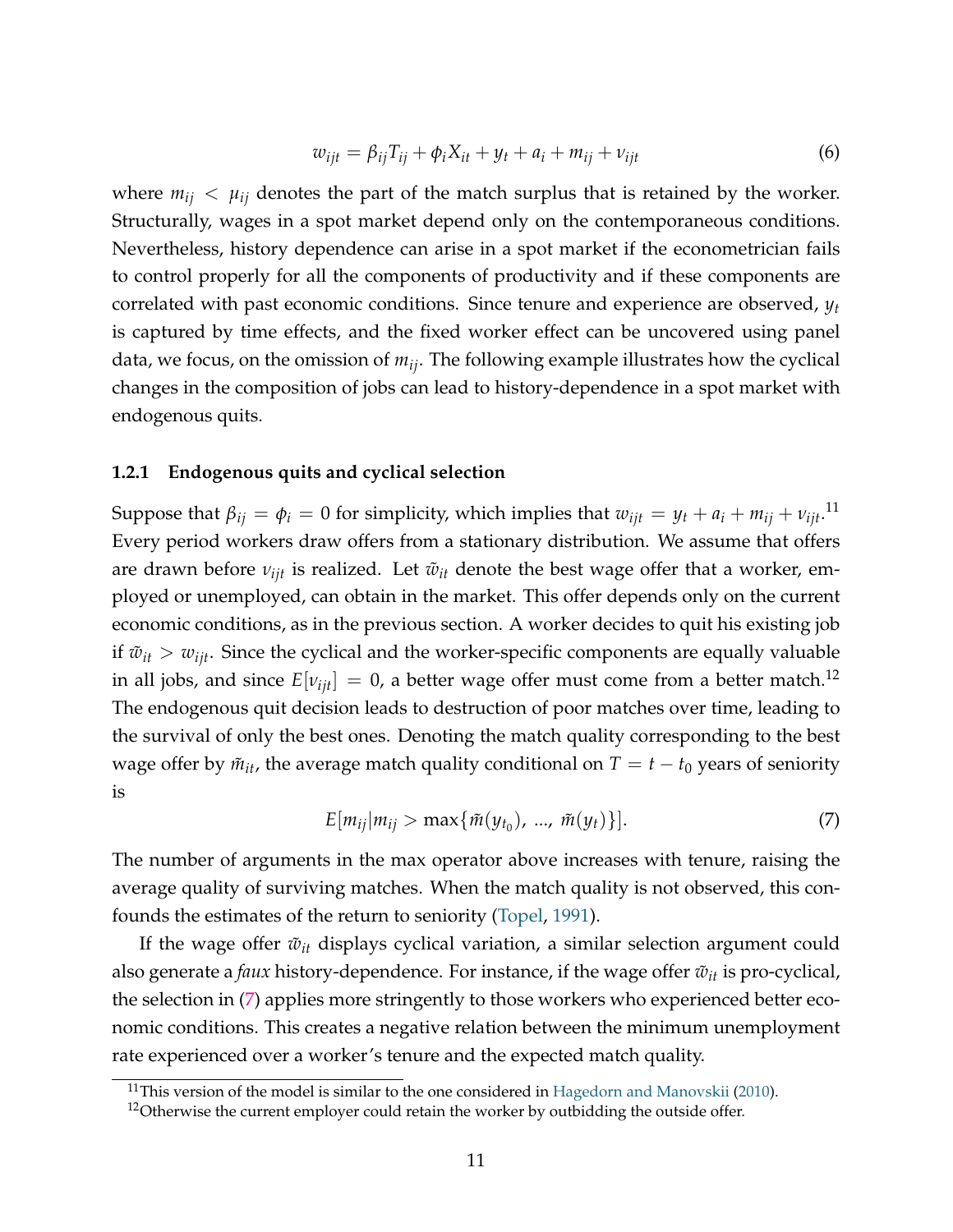Furthermore, the pro-cyclicality of the wage offer,  $\tilde{w}_{it}$ , transcends that of the match quality  $\tilde{m}_{it}$ , implying that the average quality of new matches that are formed during expansions are higher. Therefore, jobs that start during expansions command higher wages, which makes the initial unemployment rate at the start of the job a statistically important determinant of wages, even in a spot market!

Is average match quality pro-cyclical? On the one hand, unemployed workers probably sample more offers during expansions, which raises the quality of matches. On the other hand, during recessions, employers sample more applicants, which also may increase the average quality of new matches. It is plausible, however, that a larger portion of the match surplus is captured by workers during expansions, leading to a pro-cyclical match-specific component in wages. In such a case, the implications of the spot market model are similar to those of the contractual model discussed in Section 1.1.1. Nevertheless, the cyclical nature of match quality remains an empirical matter.

#### **1.2.2 Using wage growth of job stayers to distinguish between models**

A crucial difference between the implicit contracts model and the spot market model exists in the wage paths of individual workers. In contractual markets without commitment, individual wages are adjusted in response to economic conditions. In the spot market model with selection, however, it is the composition of jobs that is responsive to past conditions, not individual wages. If panel data on workers and their jobs are available, the two models can be distinguished by studying the wage differences of workers who do not switch jobs from one period to another.

To see this, let  $\phi_i = \phi$  and  $\beta_{ij} = \beta$  for now, and denote the first difference operator by  $\Delta x_t = x_t - x_{t-1}$ . Using (6) to calculate the change in the wages of job stayers:

$$
\Delta w_{ijt} = \alpha + \Delta y_t + \Delta v_{ijt}.
$$
\n(8)

where  $\alpha = \phi + \beta$ . Since the unobserved worker and match quality effects are time invariant, they disappear in the wage growth equation. The wage growth of job stayers does not display any history dependence if the labor market is, in fact, characterized only by a spot market model. This is contrary to the contractual model discussed previously. Therefore, a natural way to test the spot market model is to estimate (8) with the measures of past labor market performance and to see if wage growth displays any history dependence. This constitutes our benchmark test. Next we turn to the model with heterogeneity in the tenure and experience profiles of workers.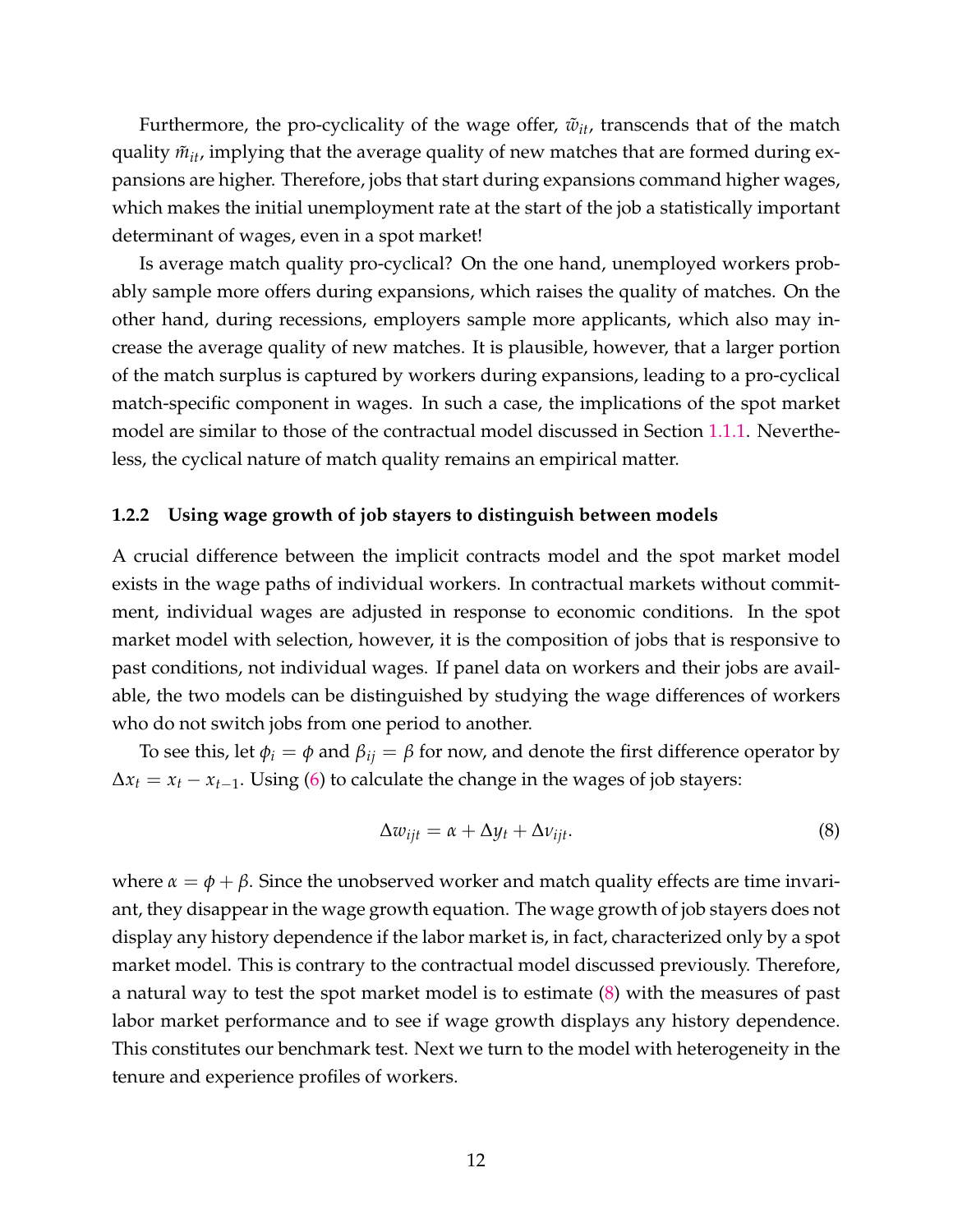#### **1.2.3 Anticipated wage growth and cyclical selection of job stayers**

It may be too restrictive to define job quality simply by a time-invariant match quality. Guvenen (2007) and Haider (2001), for instance, document significant and persistent variation in wage growth across workers. This variation can be explained by differences in the training contents of various career paths, or differences in the ability to accumulate human capital (Becker, 1964). Similarly, differences in the role of firm specific human capital could lead to variation in seniority premiums.

If the variation in the wage growth is orthogonal to past labor market conditions, it does not pose a threat to our testing strategy. Nevertheless, differences in anticipated wage growth would affect workers' job choices, which could lead to a potential identification problem when using wage growth of job stayers to distinguish the two models. To analyze the effect of endogenous survival of jobs on wage growth, take the first difference of equation (6) to get

$$
\Delta w_{ijt} = \phi_i + \beta_{ij} + \Delta y_t + \Delta v_{ijt}.
$$
\n(9)

Wage growth could display history-dependence if *φ<sup>i</sup>* and *βij* are correlated with past economic conditions. In this section we show that the decision to switch jobs is independent of *φ<sup>i</sup>* but not of *βij*. However, while expected match quality, *mij*, is *positively* related to having experienced favorable economic conditions in the past, anticipated wage growth *βij* is *negatively* correlated with past conditions, contrary to what one would expect in contractual markets. This, in fact, makes it easier to distinguish between the two models. Next, we provide the details of our result, and then discuss how heterogeneity in returns to tenure and experience can be addressed using panel data.

Suppose that each job is characterized by a match quality level, *mij*, and an anticipated return to tenure  $\beta_{ij}$ .<sup>13</sup> Let  $\tilde{W}_{it}$  be the annualized present discounted value of the best offer a worker obtains at the beginning of year *t*. The corresponding expected flow value from the existing job for a worker with *T* years of tenure is:

$$
(1-\delta)\mathbb{E}_t\sum_{k=t}^{\infty}\delta^{k-t}p_{ij}=a_i+m_{ij}+\beta_{ij}(T+\frac{\delta}{1-\delta})+\phi_i(X_{it}+\frac{\delta}{1-\delta}).
$$
 (10)

A worker quits his job if the value in  $(10)$  is less than  $\tilde{W}_{it}$ . Since all firms equally reward general skills, *a<sup>i</sup>* and *Xit*, in a competitive market, the decision boils down to the relative match qualities and the anticipated wage growths in the two jobs. Let  $\tilde{w}^a_{it} = m_{ij'} + \beta_{ij'} \frac{\delta}{1-2}$ 1−*δ* be the match-specific component of the best competing offer by firm *j'*. A worker quits

 $13$ We do not distinguish between anticipated and realized wage growth. In a more general model, one could also add uncertainty about future pay raises.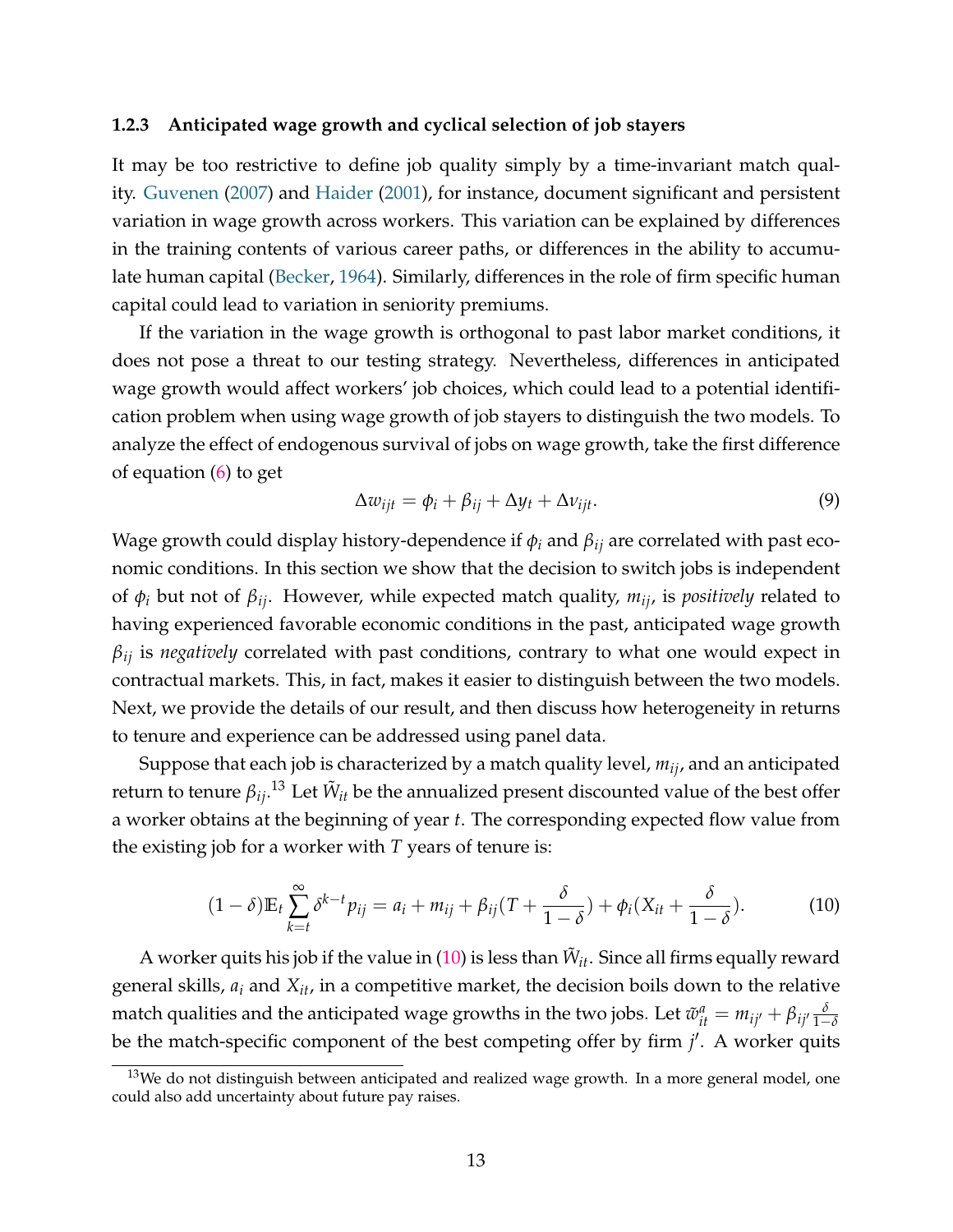his job if and only if

$$
\tilde{w}_{it}^a > m_{ij} + \beta_{ij}(T + \frac{\delta}{1 - \delta}).
$$

Two points are worth noting. First, the inequality above is more likely to hold if either the current pay or the anticipated wage growth at the existing job are low. Second, it does not depend on  $\phi_i$ , the return to experience.

Figure 2 contrasts the switching decisions during a recession and an expansion. The circles are isodensity curves for the distribution of match quality *mij* and the return to tenure  $β_{ij}$ . We assume, for the moment, that these are initially independent. The solid line shows the indifference line for switching jobs during a recession. The workers with  $(m_{ij}, \beta_{ij})$  combinations that are above the line prefer to stay with their current jobs. Therefore, conditional on staying with the current job, both the match level, *mij*, and the expected wage growth are higher than their unconditional means. When the economy is in an expansion, workers sample more offers, leading to more stringent selection (dashed line) during booms.

That job switches are endogenous implies that the longer the worker has stayed with his job, the more offers he must have sampled, and rejected. Therefore, jobs are selected positively with respect to *βij* over years. In addition, conditional on tenure, workers that experienced more favorable economic conditions during their tenure faced more stringent selection constraints, and therefore, must be working at jobs with higher *βij*'s on average. This is contrary to the predictions of the implicit contracts model: if a worker experienced more favorable conditions, he already receives a larger insurance premium and, therefore, experiences a *lower* wage growth during expansions.

Equation (9) could also be estimated directly if there are sufficient observations on each job - worker pair. A fixed effects panel estimation would identify *φ<sup>i</sup>* at the worker level and *βij* at the job level. Since this estimation requires at least three wage observations for each job - worker pair, it necessarily disregards jobs with very short durations and the workers who have just started their career. Nevertheless, we estimate (9) and address the issues with sample selection in the next section. Next, we lay out the details of our empirical strategy.

# **2 Testing for Contractual Markets: Empirical Implementation**

Our purpose is to empirically distinguish between the two models by studying the wage growth of workers who do not switch jobs. We define the spot markets model as our null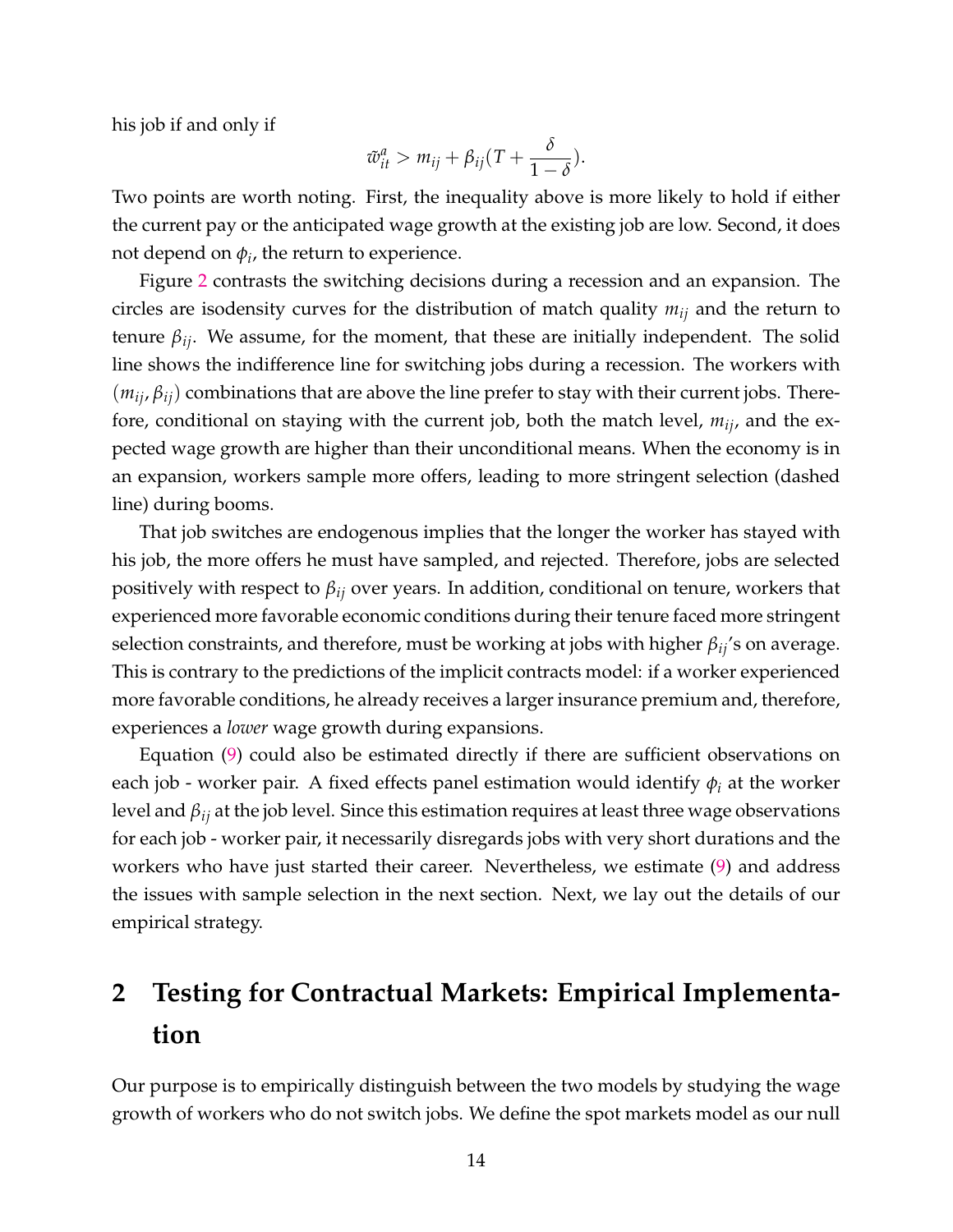hypothesis, and test whether the wage growth of stayers displays history dependence in a way that is consistent with the implicit contracts model. To this end, we follow two strategies. Our benchmark strategy is to evaluate a version of (8), where we include indicators of past economic performance in the regression along with the changes in current economic conditions. Following Bils (1985), we measure economic conditions by the unemployment rate. As in Beaudry and DiNardo (1991), we include the unemployment rate at the beginning of a job spell, and the minimum unemployment rates since the start of the job as measures of past economic conditions. The estimated equation is

$$
\Delta_k w_{ijt} = \theta \Delta_k u_t + \Delta_k X_{ijt} \Lambda + \gamma_1 u_{t_0} + \gamma_2 u_{t_0, t-k}^{min} + \Delta_k v_{ijt}.
$$
\n(11)

where  $u_{t_0,t-k}^{min} = \min\{u_{t_0}, u_{t_0+1}, ..., u_{t-k}\}$ , and  $X_{ijt}$  denotes a worker's productivity characteristics such as tenure, experience etc. ∆*<sup>k</sup>* is the *k*-period difference operator, where *k* denotes the number of time periods between two consecutive observations of a worker - job pair.<sup>14</sup> Under the null hypothesis,  $u_{t_0}$  and  $u_{t_0,t}^{min}$  $_{t_0,t−k}^{min}$  do not have any economic significance.

An alternative approach is to take the wage difference equation from a contractual model, and to test if contemporaneous conditions matter. We do this with a contractual market with one-sided commitment, where wages depend on the minimum unemployment rate. Consequently, wage growth depends on the *change* in the minimum unemployment rate since the start of the job. We run the following specification in this case:

$$
\Delta_k w_{ijt} = \theta \Delta_k u_t + \Delta_k X_{ijt} \Lambda + \gamma_3 \Delta_k u_{t_0, t-k}^{min} + \Delta_k v_{ijt}
$$
\n(12)

In a contractual market,  $γ_3 < 0$  and  $θ = 0$ , whereas in a spot market,  $γ_3 = 0$  and  $θ < 0$ . The two tests above are similar, with the former testing for more general history dependence and the latter specifically for one-sided commitment contracts. Empirically, the first test is more robust, since it is harder to identify  $\Delta_k u_t$  from  $\Delta_k u_{t_0,t}^{min}$  $\binom{min}{t_0,t-k}$  in the data, especially for workers hired during recessions. This is a problem particularly in short panels, where most of the available identification is cross-sectional.

The use of the initial and the minimum unemployment rate, as in the literature, assumes that employers commit to future employment and pay, but workers switch employers at no cost. In more general arrangements where neither side can fully commit, such extremum moments do not capture any sensible variation in wages. We, therefore, develop a second test that is more robust to different contracting schemes.

<sup>&</sup>lt;sup>14</sup>In the data, *k* varies across workers, jobs and time. To save on notation, this variation is suppressed throughout the paper.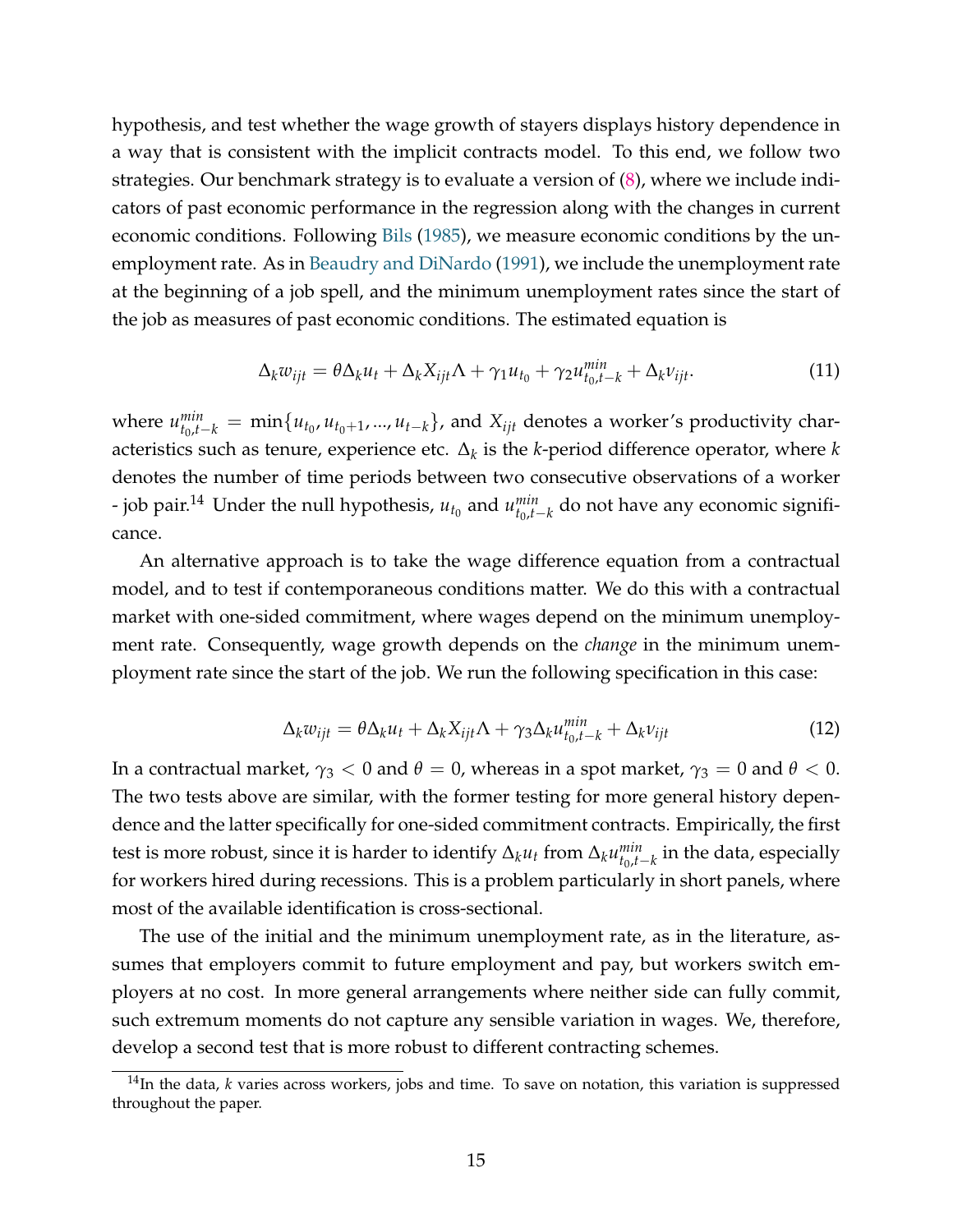Our second test draws on the observation that the wage adjustments in a contractual market depend negatively on the insurance premium received by the worker. If a worker already earns a higher premium because he experienced favorable economic conditions while he was on the job, he will be subject to more severe wage cuts during recessions and smaller pay raises during booms relative to a worker of equal productivity. To see whether wage differences are consistent with this prediction, we estimate the following equation:

$$
\Delta_k w_{ijt} = I(t \times t - k)\Theta + \Delta_k X_{ijt} \Lambda + \gamma W_{t-k}^p + \Delta_k v_{ijt}
$$
\n(13)

where  $W_{t-1}^p$ *t*−*k* denotes the insurance component of wages. To identify this component, we first regress wages on the interactions of job-start year and current year indicators controlling for other variables in (13). Given the contemporaneous changes in economic conditions, the combination of start year and current year captures the entire history of economic conditions, and, hence, all possible contracting arrangements defined over the history. This procedure is identical to estimating (13) by replacing  $W_{t-k}^p$  with actual wage, *W*<sub>*t*−*k*</sub>, and using a full set of indicators for all possible {*t*<sub>0</sub>, *t* − *k*} pairs as instruments for *W*<sub>*t*−*k*</sub>. We use the TSLS estimate since it has the added advantage of efficiency. *I*(*t* × *t* − *k*) contains the full set of interaction indicators for the current year and the previous year, and captures the changes in the economic conditions between two consecutive interviews. This also ensures that  $W_{t-1}^p$ *t*−*k* is identified by indicators pertaining to history strictly prior to year  $t - k$ .

Note that this strategy is more subtle than simply testing for a negative relationship between wage growth and wage levels. While there are other models that predict such reversion in wages, $15$  they do not invalidate the test above unless the nature of this relationship displays a particular cyclical variation. We discuss such possibilities in the next section.

We also estimate more general cases of  $(11)$  and  $(13)$ , where we allow for fixed effects in wage growth by worker and then by job. With our benchmark method, ignoring the potential presence of cyclical selection in growth rates leads to under-rejection of our null hypothesis. This is because only jobs with higher growth rates survive favorable economic conditions, whereas the insurance contracts foresee lower growth rates for workers who experienced favorable conditions. Therefore, we are more likely to reject our null hypothesis when we correct our benchmark test for selection.

The same is not necessarily true, however, for our second test. Although jobs are

<sup>&</sup>lt;sup>15</sup>For instance, a model of human capital accumulation with on-the-job training, as in (Ben-Porath, 1967), and heterogeneity in the initial capital endowments, would predict that workers with lower wages invest more in their training and enjoy faster wage growth.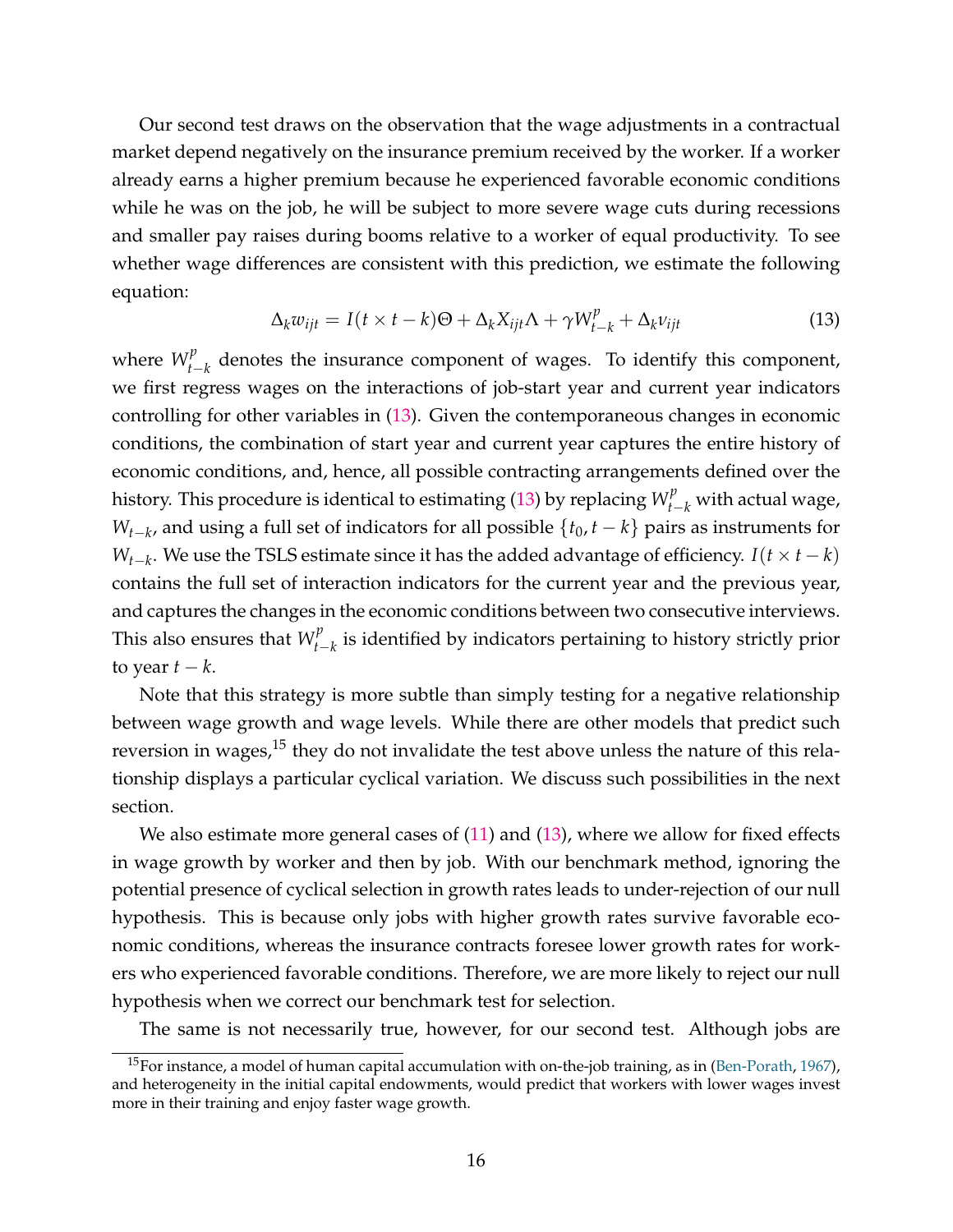selected positively with respect to wage growth, conditional on the past wage rate, the growth rate could be selected negatively. Since workers compare discounted future wages, a workers's decision to stay when he has a low wage at his current job indicates anticipation of fast wage growth. This could lead to a negative correlation between wage levels and wage growth among surviving matches if *mij* and *βij* are initially independent as depicted in the figure. If this correlation is sufficiently positive, i.e. workers with higher wages, also have high wage growths, then a potential selection bias goes in the opposite direction. Besides, even when this type of selection predicts lower wage growth conditional on current wage, it is not clear, whether this effect systematically depends on the past economic conditions. If not, then this has no consequence for our test. The effect of cyclical selection in growth rates on the estimate of  $\gamma$  is therefore an empirical question. We test the robustness of our results to cyclical selection in growth rates by explicitly allowing for job-specific fixed effects in wage growth.

# **3 Data and Estimation Results**

### **3.1 Data**

The data come from the 1979 cohort of the National Longitudinal Survey of Youth (NLSY) for the years 1979 - 2008. NLSY is a panel that closely tracks workers' jobs, their start dates and end dates, making it ideal for our purposes. Another panel used in the literature has been the PSID, however it is much harder to identify the job switches in the PSID $^{16}\!.$ 

For the purpose of this analysis, we use the nationally representative cross-sectional sample. We restrict our sample to males of 21 years of age or older, working full-time (35+ hours) at the time of the interview in the private sector. We exclude workers with multiple jobs, and those that are enrolled in school. We drop jobs that started before 1976, and before the respondent was 16 years old. Appendix  $\overline{A}$  provides details on the construction of variables.

Table 1 shows the summary statistics. Workers in the NLSY are slightly younger than an average US worker, which also explains the slightly lower job tenure. After our restrictions, there are 2,437 individual workers with 22,329 valid observations. Figure 3 shows the national unemployment rate that we use in our regressions. The sample period starts at the onset of the 1981 recession, and includes three full cycles, providing substantial variation for our estimations.

<sup>&</sup>lt;sup>16</sup>See Kambourov and Manovskii (2008) for a detailed discussion on this issue.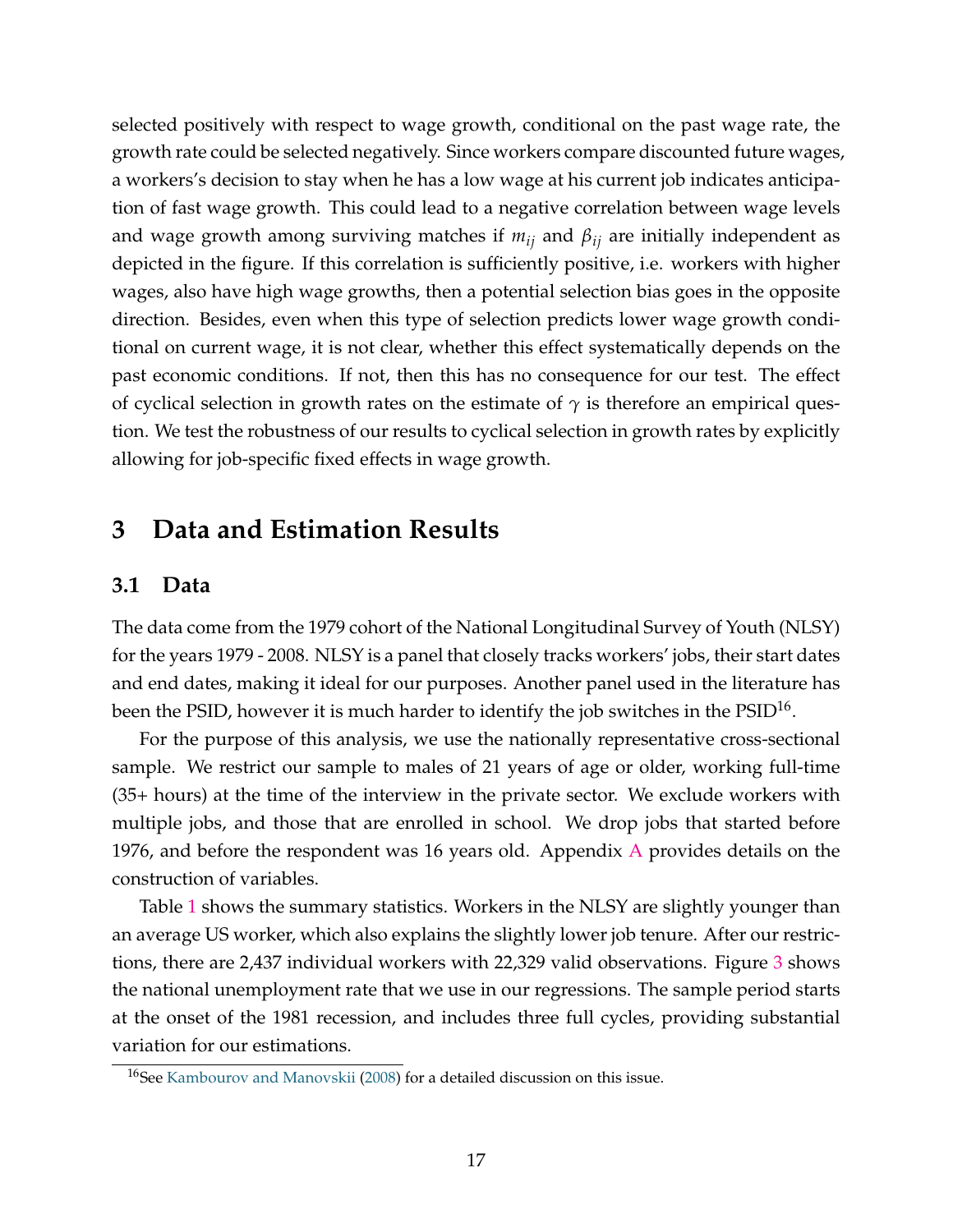### **3.2 Wages and past labor market conditions**

We begin our analysis by documenting the history dependence in wages. The variables of interest are the contemporaneous unemployment rate, the unemployment rate when the worker started his current job, and the minimum unemployment rate since the beginning of his current job. We include controls for individual fixed effects, cubic polynomials in tenure and experience, and indicators for region and industry. To capture long term correlations between average wages and the unemployment rate, we also include a quadratic time trend in our regressions.

Table 2 shows the effect of past labor market conditions on wage levels for the entire sample, which includes both stayers and switchers. When wages are regressed only on the contemporaneous unemployment rate, they appear to be strongly procyclical. An increase in the unemployment rate by 1 percentage point is associated with a 1.35% decline in wages. When the initial unemployment rate is introduced, however, the coefficient on the contemporaneous unemployment rate substantially declines, and eventually becomes statistically insignificant in column 3 when the minimum unemployment rate is included in the regression. The specification in column 4 contrasts all three models at once. The past unemployment rates are not only statistically but also quantitatively important. On average, wages decline by 0.80% in response to the unemployment rate at the time of hire, and by a remarkable 2.85% in response to the minimum unemployment rate since then. The contemporaneous unemployment rate, on the other hand, has virtually zero effect.

Overall, the estimates confirm the marked history-dependence in wages documented in earlier studies. The coefficient on the minimum unemployment rate was estimated as -2.9% in Beaudry and DiNardo (1991), and -2.5% in Grant (2003). The coefficients on other variables are also similar, with the exception that Grant (2003) finds a stronger effect for the contemporaneous unemployment rate in his sample.<sup>17</sup> Our findings are also consistent with Bils (1985) who finds the wages of job stayers to be acyclical, while the wages of newly hired workers to be highly procyclical.

### **3.3 Wage growth and labor market history**

Is the history-dependence an indication of self-enforcing contractual arrangements in the labor market, or simply an artifact of unobserved match quality? Next, we turn to the wage growth of job stayers to disentangle the two interpretations.

We begin with our benchmark specification where we assume that the wage contracts

<sup>&</sup>lt;sup>17</sup>The estimates in Beaudry and DiNardo (1991) come from the PSID (1976 - 1984), and those in Grant (2003) use NLSY (1979 - 1998).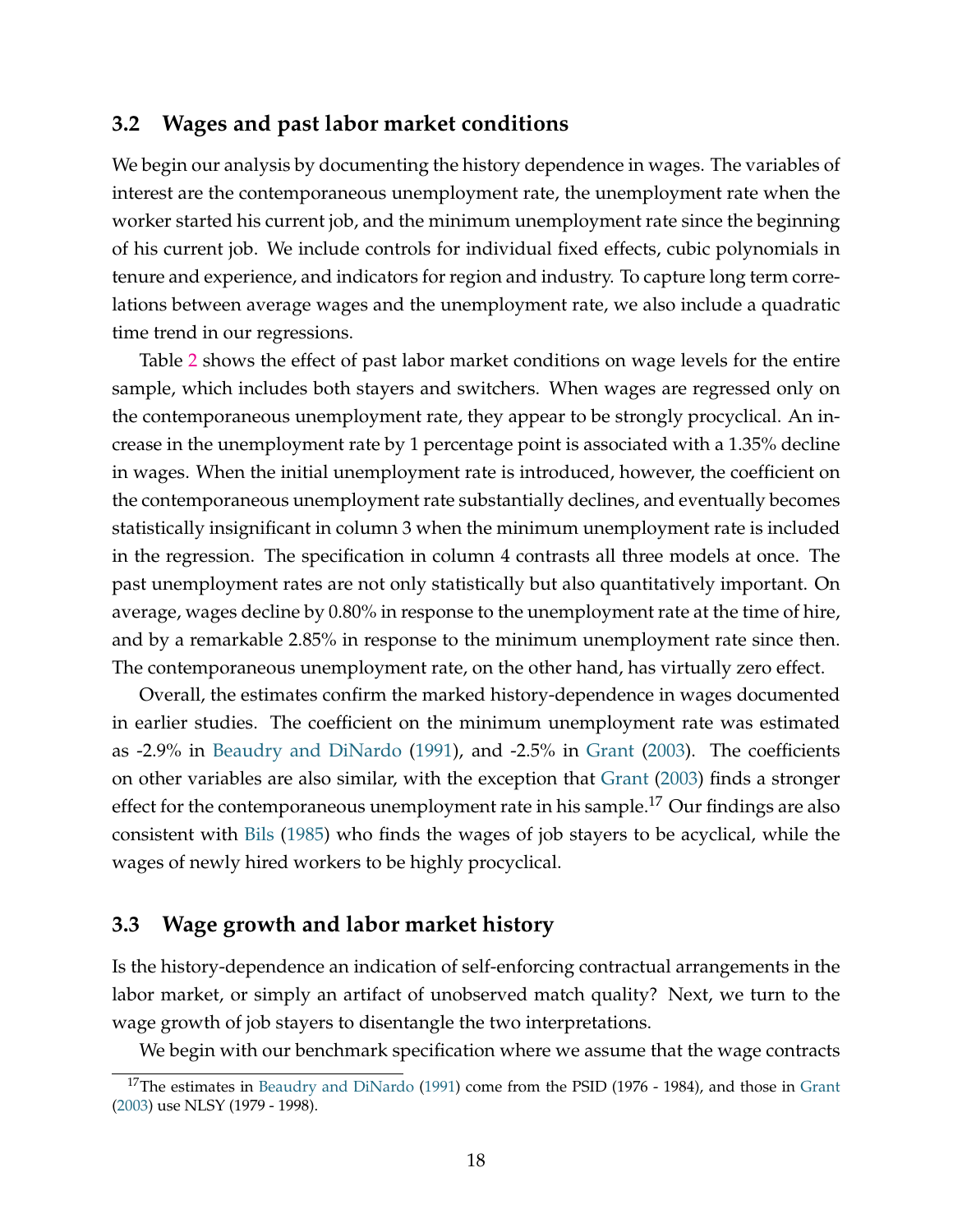are characterized by full commitment by the employer, but not by the worker. Table 3 shows the effect of past and contemporaneous unemployment rates on the wage growth of workers who do not change jobs between two consecutive interviews. We start by regressing the wage growth on the initial unemployment rate, and the minimum unemployment rate since the worker started his job until the last wage observation. If wages are determined on the spot, these variables should be insignificant. We control for differences in cubic polynomials in tenure and experience, a quadratic time trend, and indicators for industry and region.

The results indicate that wages of job stayers are mildly procyclical; a one percent increase in the current unemployment rate leads to a 0.31% decline in wages. Nevertheless, the estimate is not statistically significant. By contrast, columns 2 and 3 include the initial and the minimum unemployment rates. Both variables are strong predictors of wage growth. A worker who started his job when the unemployment rate was one percent higher, experiences, on average, 0.48% higher wage growth. Similarly, a one percent higher minimum unemployment rate is associated with 1.47% additional wage growth. The change in the current unemployment rate, on the other hand, is irrelevant.

In column 4, we include both the initial and the minimum unemployment rate to compare the two types of contracting models. The initial unemployment rate becomes insignificant, indicating that self-enforcing contracts with one-sided commitment are better descriptions of reality than full-commitment contracts. This also implies that the observed dependence of wage levels on the initial unemployment rate in Table 3 was likely due to cyclical composition of job quality: matches that are created during recessions are of lower quality. This is consistent with Bowlus (1995), who finds that jobs that start in recessions last shorter. The same conclusion does not readily extend to on-the-job selection of job quality since the minimum unemployment rate is a significant determinant of wage growth.

If the contractual market with one-sided commitment is the true model, then the *change* in the minimum unemployment rate is a sufficient statistic for wage adjustments. Now, we set our null hypothesis to be the implicit contracts model with one-sided commitment, and we test it by including the contemporaneous changes in the minimum unemployment rates.

Column 5 shows the estimates. A one percent increase in the minimum unemployment rate leads to a 3.1% decline in wages of job stayers, whereas the change in the current unemployment rate is irrelevant. We cannot reject the model of contracts with one-sided commitment. Furthermore, the coefficient is very close to -2.8% estimated in the last column of Table 2. This implies that the dependence of wages on the minimum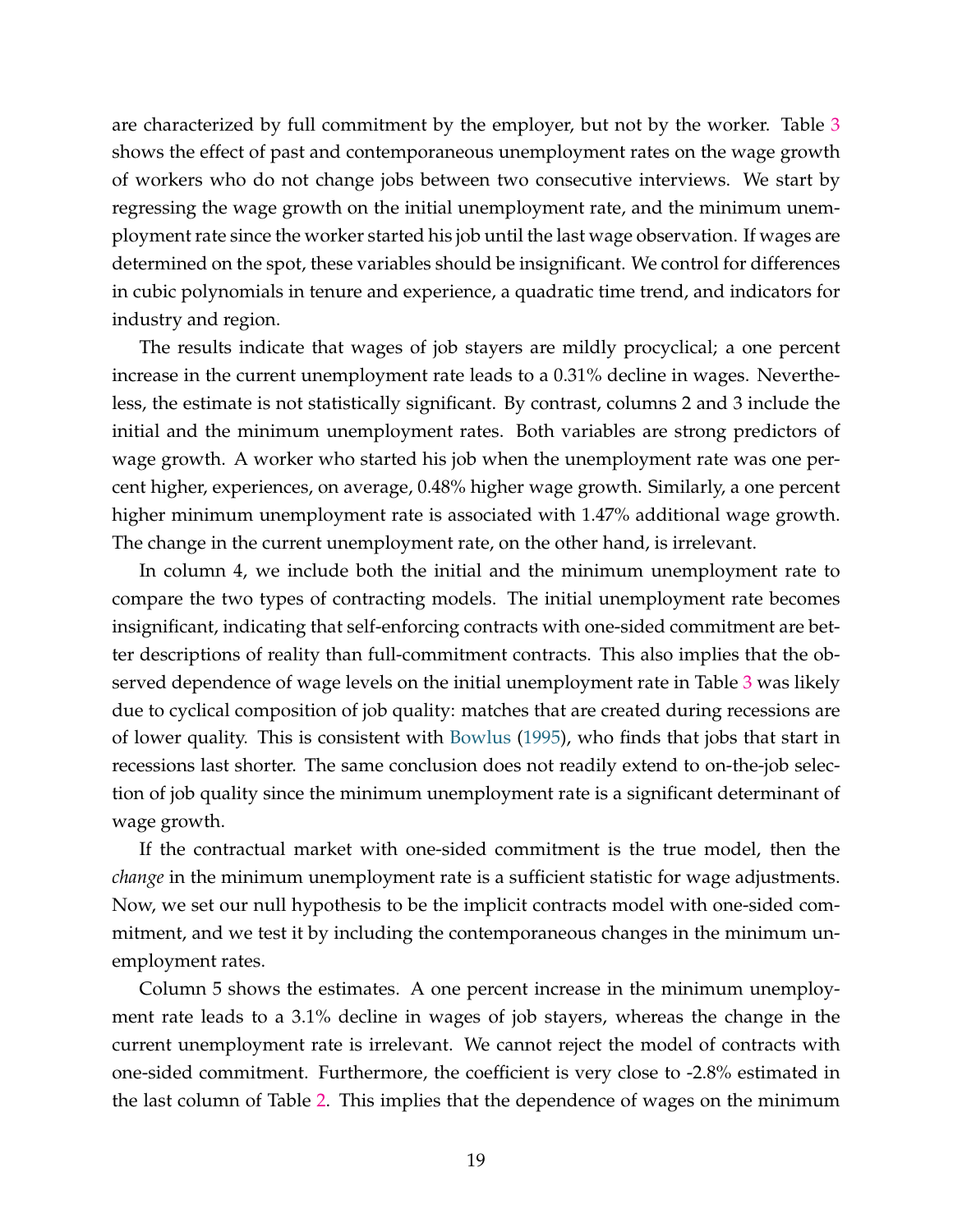unemployment rate is almost entirely due to contracts, and not due to on-the-job selection of jobs. Note, however, that for a worker who was hired during a recovery period, the change in the current unemployment rate and the minimum unemployment rate are not separately identified for several years. Therefore, the coefficient is identified by downward movements in the unemployment rate. This makes it hard to compare with the coefficient of *Umin* in the previous columns.

Our findings are at odds with a pure spot market model of wage determination. Contemporaneous changes in the economic conditions do not have a significant effect on the wages of job stayers. Instead, our results are consistent with a contractual market, where wages are adjusted whenever the worker's outside option binds. Furthermore, workers with higher insurance premiums, because they experienced favorable conditions since they were hired, enjoy smaller wage raises.

### **3.4 Testing for contracts with no commitment**

We now generalize our test to contracts where neither the worker nor the employer can fully commit to the contract. We examine whether the subsequent wage growth depends negatively on the insurance premium that the worker receives (or pays). We identify the variation in premiums due the timing of contracts by first projecting the lagged wage on a full set of interactions of indicators for the start year,  $t_0$ , and the last interview year *t* − *k*, where *k* is the time interval between two consecutive wage observations. Then, we test if the subsequent wage growth is negatively related to the estimated insurance premium. This is essentially a test of mean-reversion in the insurance premium. Since, in contractual markets, insurance premiums across workers are dispensable when the participation constraints of either the employer or the worker binds, workers who start in a disadvantaged position catch up with other workers during expansions. Similarly, those with initial wage advantages lose them in severe downswings.

To implement our idea, we regress wage growth on the lagged wage rate and use the full set of history indicators as instruments for the lagged wage rate. To control for changes in the economic conditions between two consecutive interviews, we control for a full set of interactions of indicators for the current year, *t*, and the last interview year *t* − *k*. This ensures that the identification of the insurance premium comes entirely from different histories of economic conditions across job spells. The main advantage of this method is that it is robust to any contractual arrangement that can be defined over the history of economic conditions. It therefore encompasses the case where neither the em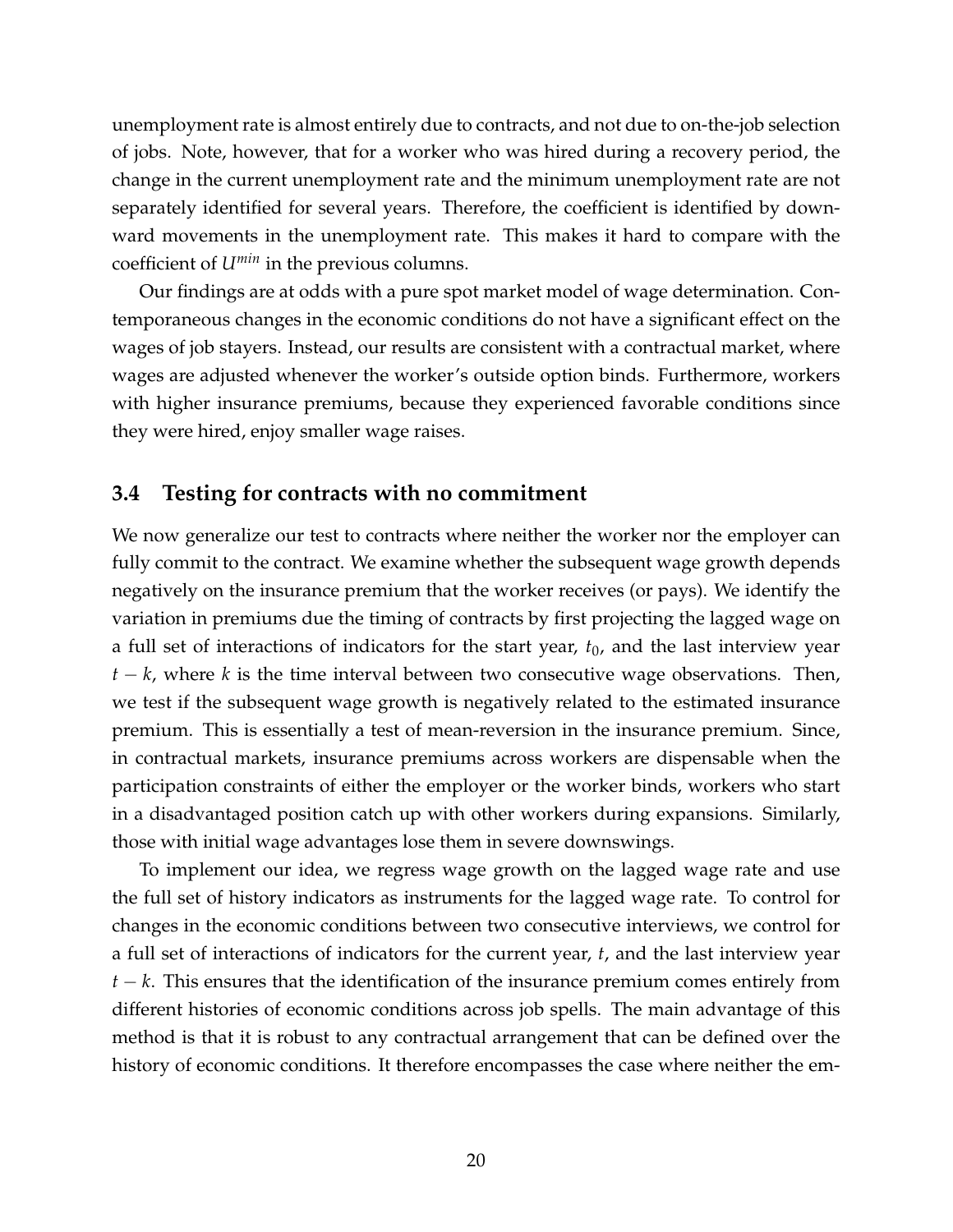ployer nor the worker can commit to honoring the contract.<sup>18</sup> Another advantage is that we do not need to rely on proxies, such as the unemployment rate or the market tightness, to capture economic conditions.

The last two columns in Table 3 show our results. As before, we also control for differences in cubic polynomials of experience and tenure, a quadratic time trend, and indicators for industry and region. The results indicate that a worker who enjoys a 1% lower wage rate, for instance, because he was hired in a recession, enjoys a 0.12% larger wage growth on average. The last column uses the initial unemployment rate and the minimum unemployment rate as instruments to capture the variation in wages that are due to differential timing of contracts. This yields a coefficient of 0.17%.

These findings confirm our earlier conclusion. If the wages were described by a spot market model, the variation in wages predicted by the history indicators would correspond to real, match-specific productivity differences between jobs that were selected differently over the business cycle. There is, however, no reason to believe that workers with higher match qualities should be subject to larger cuts in downswings, and small raises during upswings. On the contrary, one would expect larger wage raises in good matches, for instance due to increased investment in job specific capital (Becker, 1964). In addition, given that average wage growth is positively related to observed productivity characteristics, such as education or ability, one would expect the unobserved match quality to be also positively related with wage growth.

Two additional remarks are in order. First, the two estimates are close. This shows that the market is not much different than a contractual market with one-sided commitment. Second, given the distribution of time lags in our sample between two consecutive interviews, the estimates correspond to annual log-differences of -0.10, and -0.14.<sup>19</sup> These estimates indicate that the variation in wages that is due to timing of contracts has a half life of 4 to 6 years. It takes another 3-4 years to eliminate 70% of the initial variation in wages. Considering the estimates of past labor market conditions in wages, the effects of contracts are both sizable, and persistent. The quantitative estimate are, however, smaller when we account for selection of job stayers with respect to anticipated wage growth as we show next.

<sup>&</sup>lt;sup>18</sup>A similar strategy was employed in Beaudry and DiNardo (1995) to estimate the intertemporal elasticity of labor supply in contractual markets

<sup>&</sup>lt;sup>19</sup>Since the number of years between two consecutive wage observations varies, the estimates do not reflect annual changes. Given the actual gaps between two observations, our calculations indicate that the annual change is roughly 80% of the estimated coefficient.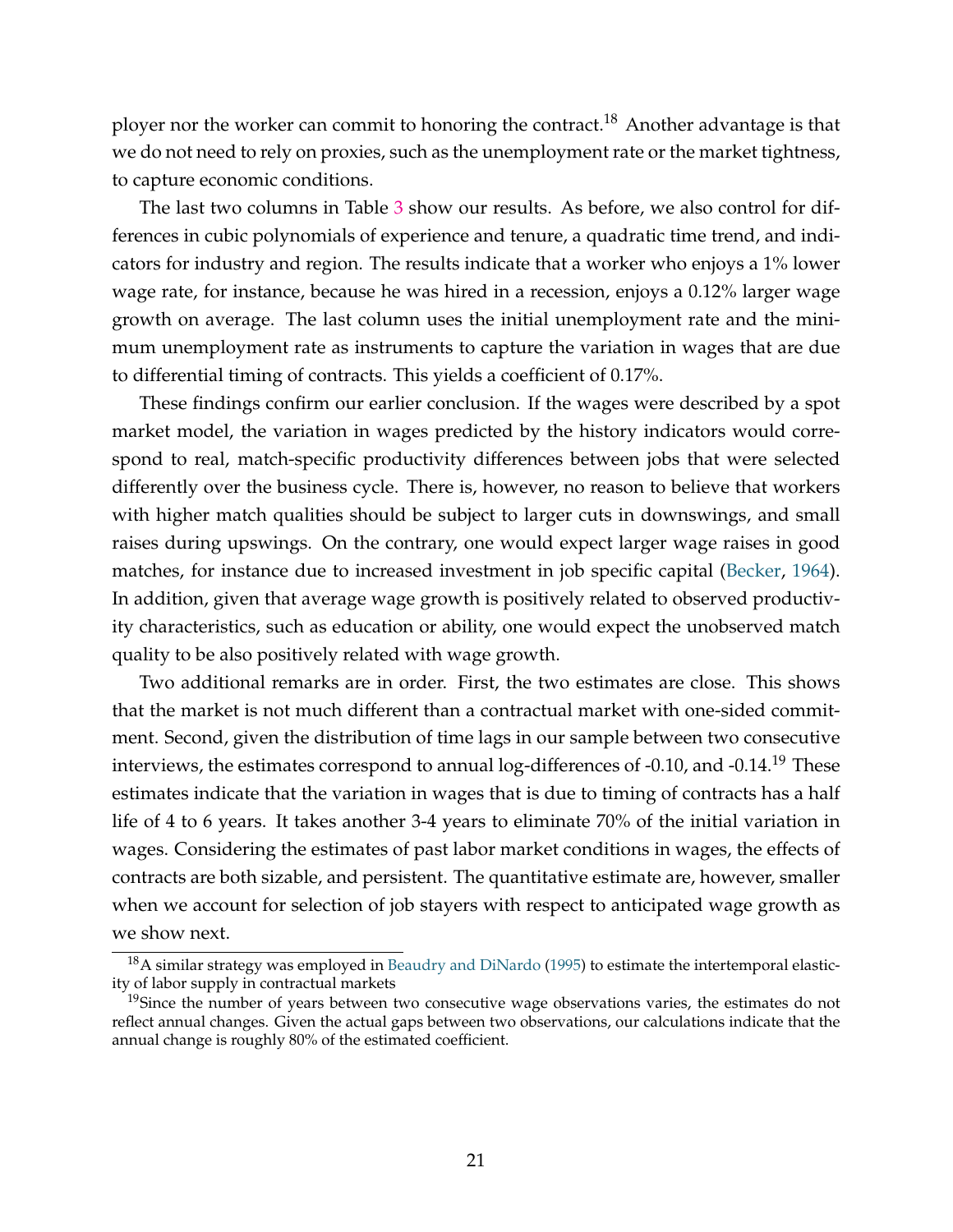### **3.5 Anticipated wage growth**

Our benchmark results abstract from potential match-specific variation in the growth rate of wages. Significant variation in wage growth was documented nonetheless at the worker level (Guvenen, 2007; Haider, 2001). Such variation may arise from differences in the training contents of various career paths, or differences in the ability to accumulate human capital. Variation in growth rates could also be specific to worker-employer matches due to, for instance, differences in the scopes of job specific capital or varying degrees of moral hazard problems across jobs.

If workers sort into different jobs based not only the current wage offer, but also on expected wage growth, cyclical selection of stayers could lead to a bias in our estimations above. Ignoring this endogeneity leads to selection of high-growth-paths over time. Furthermore, those who experience more favorable market conditions over their career, hold, on average, jobs with steeper wage profiles. Thus, one would expect our results in Table 3 to be stronger if the endogeneity of job duration is accounted for. In this section, we address the selection in wage growth by including worker and job fixed effects.

We first address the selection of job stayers over the business cycle by including worker fixed effects in wage differences. This requires that we have at least three wage observations on the same job, or at least four observations on two different jobs to allow us to calculate two wage growth observations. Table 4 shows our estimation results. When fixed worker effects are included in the regression, the coefficients on measures of past economic activity are slightly stronger. When both the initial and the minimum unemployment rate are included, the coefficient on the minimum unemployment rate is 1.49%, compared to 1.37% in our benchmark specification. The coefficient on the change in the minimum unemployment rate remains effectively the same. This is consistent with our conclusion in section 1.2.3 on the effect of experience on selection. Since market experience is rewarded equally at all jobs, endogenous survival of jobs does not predict a particular selection effect in worker-specific wage growth.

The following columns in Table 4 control for job fixed effects. The coefficient on the minimum unemployment rate further increases from 1.47% to 2.09%. This is consistent with the hypothesis that jobs with higher anticipated growth rates are more likely to survive expansions. Therefore, our benchmark estimates were biased towards zero. The coefficient on the change in the minimum unemployment rate, on the other hand, remains similar at -3.02%. To see why, note that the change in the minimum unemployment rate coincides exactly with the change in the current unemployment rate for workers who were hired during recovery periods. Therefore, the coefficients of these variables must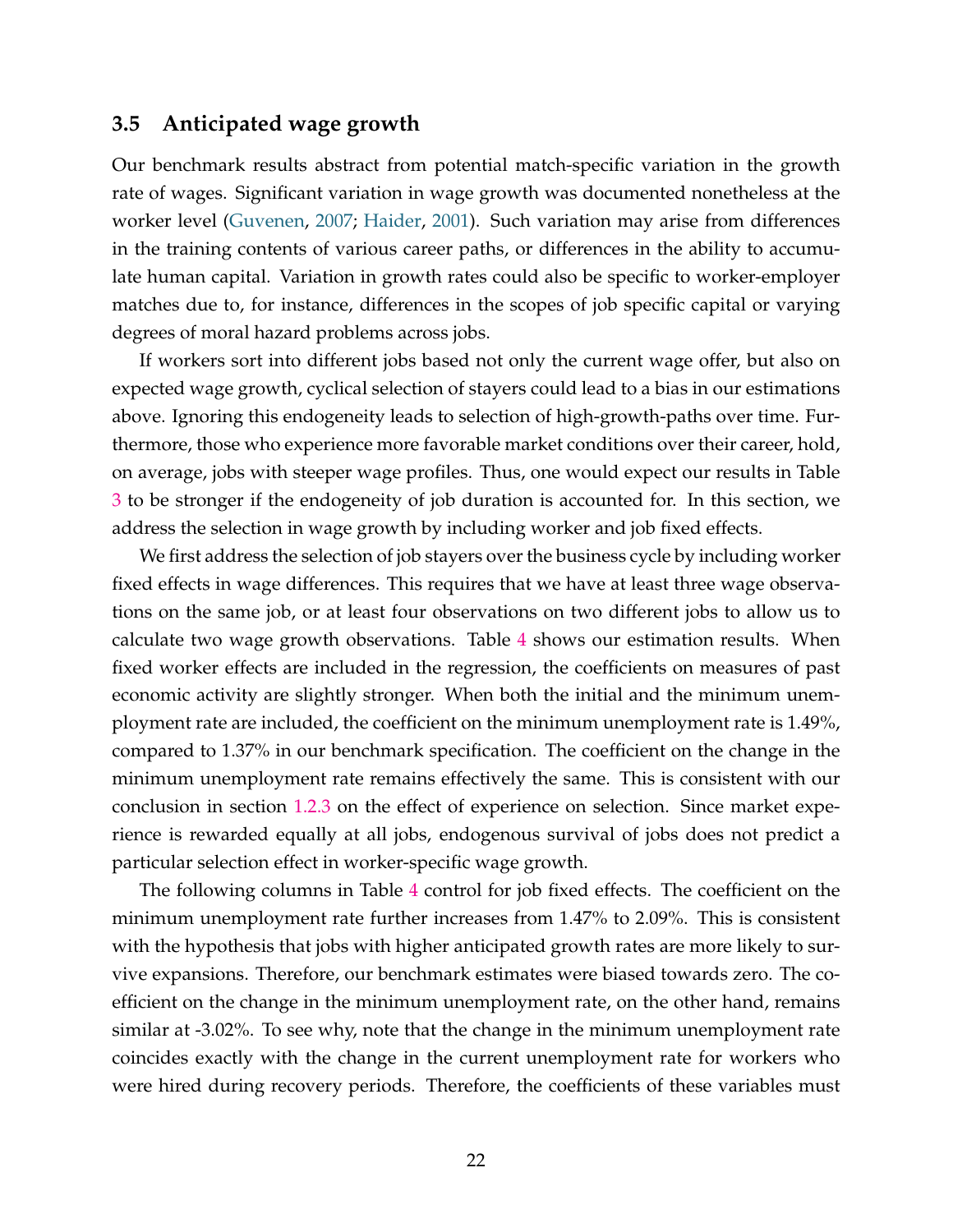be mostly identified by differences in wage growth during downturns.<sup>20</sup> However the selection of jobs is unlikely to play an important role during recessions since the source of endogeneity is the decision to quit by workers, which is highly procyclical. The contemporaneous change in the unemployment rate is close to zero and insignificant in all of the specifications in Table 4.

Table 5 adds worker fixed effects. The first column uses the initial and the minimum unemployment rates on a job as instruments for last period's wage. The second column generalizes this test to contracts with two-sided lack of commitment. The coefficient on the lagged wage rate remains the same as in the one sided commitment model. Our estimate for the two-sided lack of commitment declines substantially to -32%. This is consistent with positive selection of job stayers along the business cycle. The cyclical composition of the labor force consists of workers with particularly steep wage profiles during expansions. It could be that employment in jobs with flatter wage profiles is more cyclical in general, or that employers prefer to hire relatively inexperienced workers during expansions rather than recessions.

When we add fixed effects for jobs, the coefficient on lagged wage further declines to -0.51. This implies that a worker who was paid a one percent higher premium because of the history of economic conditions on the job, enjoys a 41% lower wage growth on average per year. In contrast to our earlier findings, when the cyclical selection of job stayers is taken into account, cohort effects have a half life of one and a half year, and 80% of the effect of past labor market conditions disappears after 3 years. These findings are consistent with the hypothesis that high match quality jobs are those with higher potential for wage growth.

# **4 Job Training and Human Capital Models**

Our findings emphasize strong cohort effects in both levels and growth rates of wages. These effects are sizable, but they fade out within a few years. In our view, the theory of self-enforcing insurance contracts provides a natural interpretation of our findings. Differences in the economic conditions when a contractual arrangement is made lead to cohort effects in wages. As the economic conditions fluctuate, wages are updated to reflect workers' and firms' outside options so as to prevent separation. Since the outside options are forward looking, the initial differences disappear. Could there be another explanation? In this section we entertain a few possibilities, and discuss whether alternative

 $^{20}$ Some independent variation of the two variables is also available for workers who experienced at least one complete business cycle on the same job.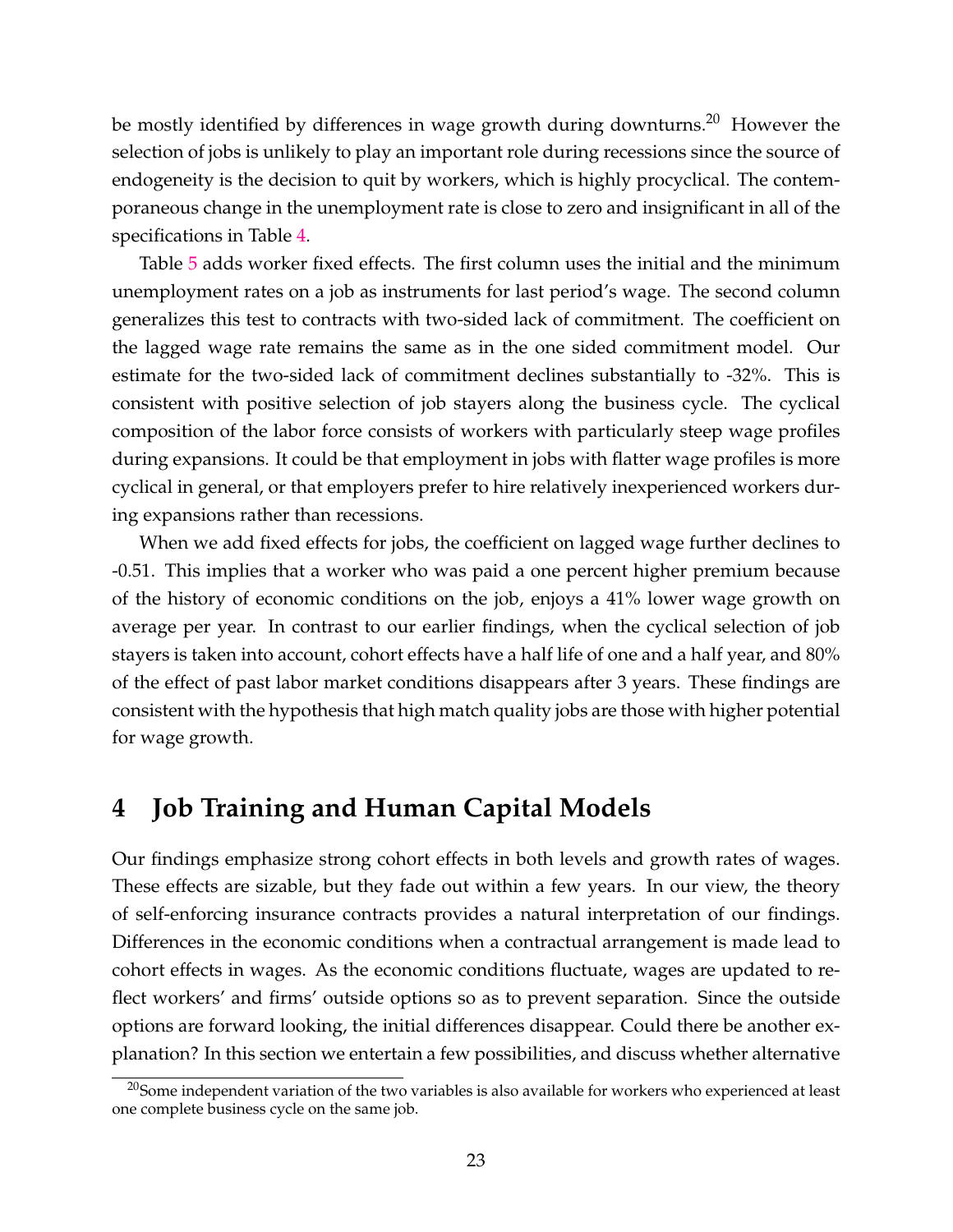models are plausible given our empirical findings.

An important component of a worker's wage is his human capital. Perhaps, a systematic variation in human capital accumulation could explain our findings over the business cycle. Consider a generic on-the-job training model, à la Ben-Porath (1967) for instance, where skills are general and training activity takes time away from work. Since wages are procyclical, it is rational to invest in human capital during recessions, and work during booms. But then workers who are hired during booms, and those who experience favorable market conditions on-the-job would have accumulated less human capital, leading to lower wages. In addition, if there are diminishing returns to human capital investment, these workers would also have steeper wage profiles relative to those hired in recessions. Both of these predictions are in contrast with our findings and the implications of the implicit contracts model.

Nonetheless, one could argue for a model with procyclical job training. If the employer bears the effective costs of training, say, for instance, that the training activity is firm-specific, then potential liquidity problems during recessions may lead to lower training activity. In a related paper, Gibbons and Waldman (2006) develop a model of task specific human capital with learning to explain the presence of persistent cohort effects in wages. In this model, workers who enter the market in bad times are assigned to lowlevel tasks, which not only are associated with low entry wages, but also slower human capital accumulation, and hence lower wage growth. Therefore, although the model explains the job entry cohort effects in wage levels, it is at odds with our empirical findings on wage growth.

To empirically evaluate the role of training and human capital in our empirical findings, we directly control for training activity using the available measures in the NLSY. Although the training measures are imperfect, as probably most informal training activity goes unrecorded, we think that the available measures could give us an idea about the plausibility of a human capital explanation of our results.

The NLSY questions workers on the amount of time spent on training activities since the last time the worker was interviewed. Based on the responses, we constructed two variables: total hours of training activity between two wage observations, and the total cumulative amount of training since the worker first entered the labor market.<sup>21</sup>.

The first column in Table 6 shows the BD regression with our training variables included. Overall, controlling for training does not effect the findings in the literature. The initial and the minimum unemployment rate remain significantly negative, while the current unemployment rate is not significant. The coefficient on the minimum unemploy-

 $21$ The appendix provides a detailed description of the variables.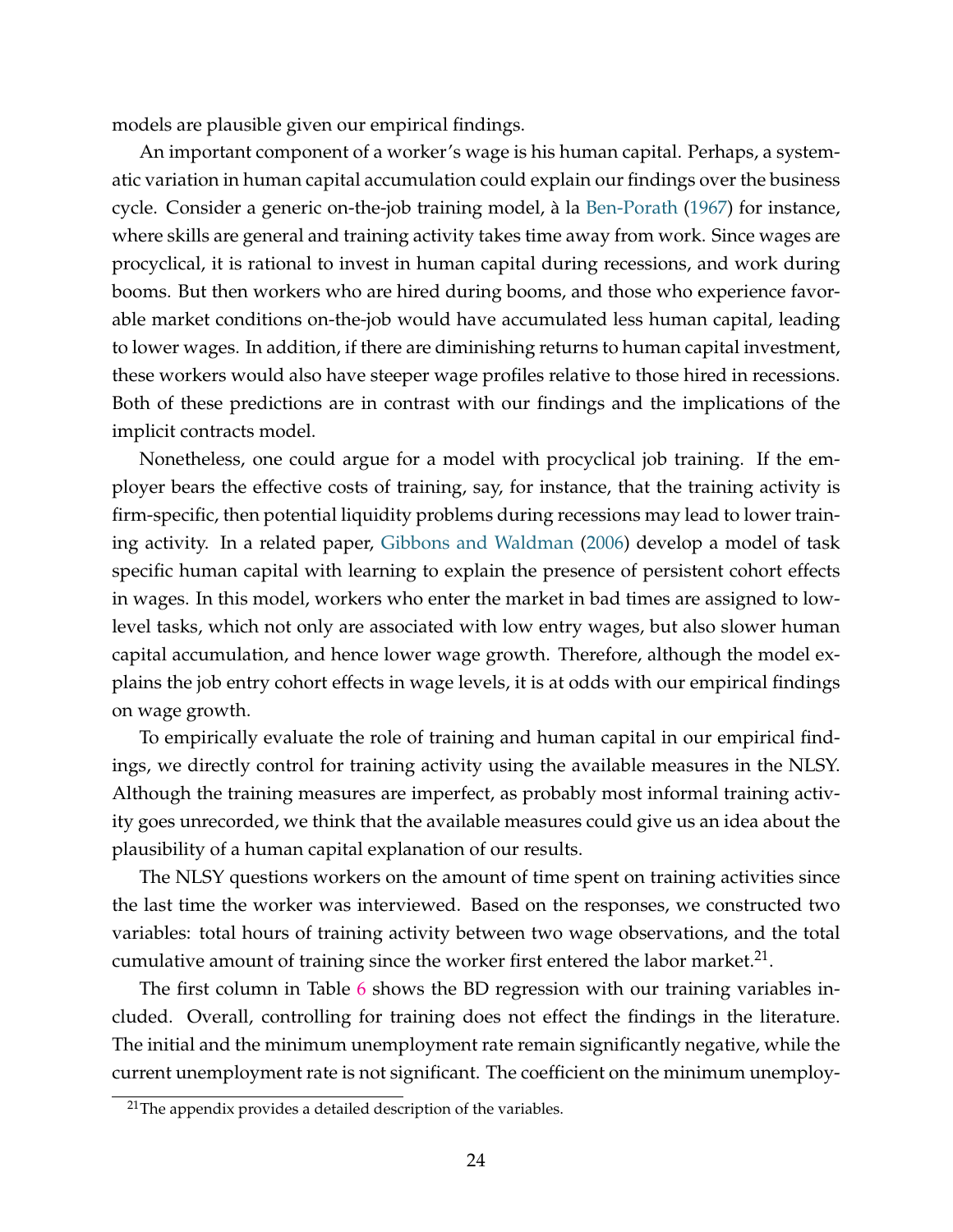ment rate declines from -2.85 to -2.14. The cumulative training variable has a positive and significant coefficient. We estimate the rate of return to a year of training (2000 hours) to be around 6.0%. This is somewhat lower than the return to a year of education.

The next two columns re-estimate our benchmark specifications, (11) and (12), including training variables among the covariates. Both estimations yield very similar coefficients as before. In fact, the coefficient on the minimum unemployment rate increases slightly from 1.37% in Table 3 to 1.61%, while the coefficients on  $U_0$  and  $\Delta U_t$  remain virtually the same. When we regress wage growth on the change in the minimum unemployment rate, the coefficient declines slightly to -2.55% with a standard error of 0.82, compared to our benchmark estimate of -3.10%.<sup>22</sup>

Based on these results, we conclude that our empirical findings are not likely to be driven by cyclical fluctuations in human capital and training activity.

# **5 Conclusion**

We study the wage growth of job stayers and show that wage adjustments over the business cycle show significant dependence on past economic conditions. In addition, changes in contemporaneous conditions do not have a significant effect on wage growth when past labor market conditions are controlled for. This is at odds with the spot market model of the labor market where wages equal marginal product at all times, and, hence, wage growth depends only on contemporaneous economic conditions.

We find that workers who were hired in booms, and those who experienced favorable economic conditions during their tenure on the job, have lower wage raises during expansions, and larger wage cuts during recessions. This pattern of wage adjustments is consistent with a contractual labor market, where employers and workers partake in an implicit agreement to shield wage payments from fluctuations in a worker's marginal product, without fully committing themselves to future payments and work.

Our results, therefore, indicate a decoupling of the marginal product from wage payments providing a potential explanation for the low elasticity of wages over the business cycle. If workers are paid below their marginal product during booms, and are overpaid during recessions, then the cyclicality of wages will be much lower than the underlying fluctuations in their marginal products.

Our results also draw attention to significant cohort entry effects in wages. Workers who are hired during recessions enjoy a lower wage rate in general. Nevertheless, our

 $22$ We also tried more general specifications that include polynomials of total cumulative training, lags of total training etc. The results are very similar to those reported in Table 6.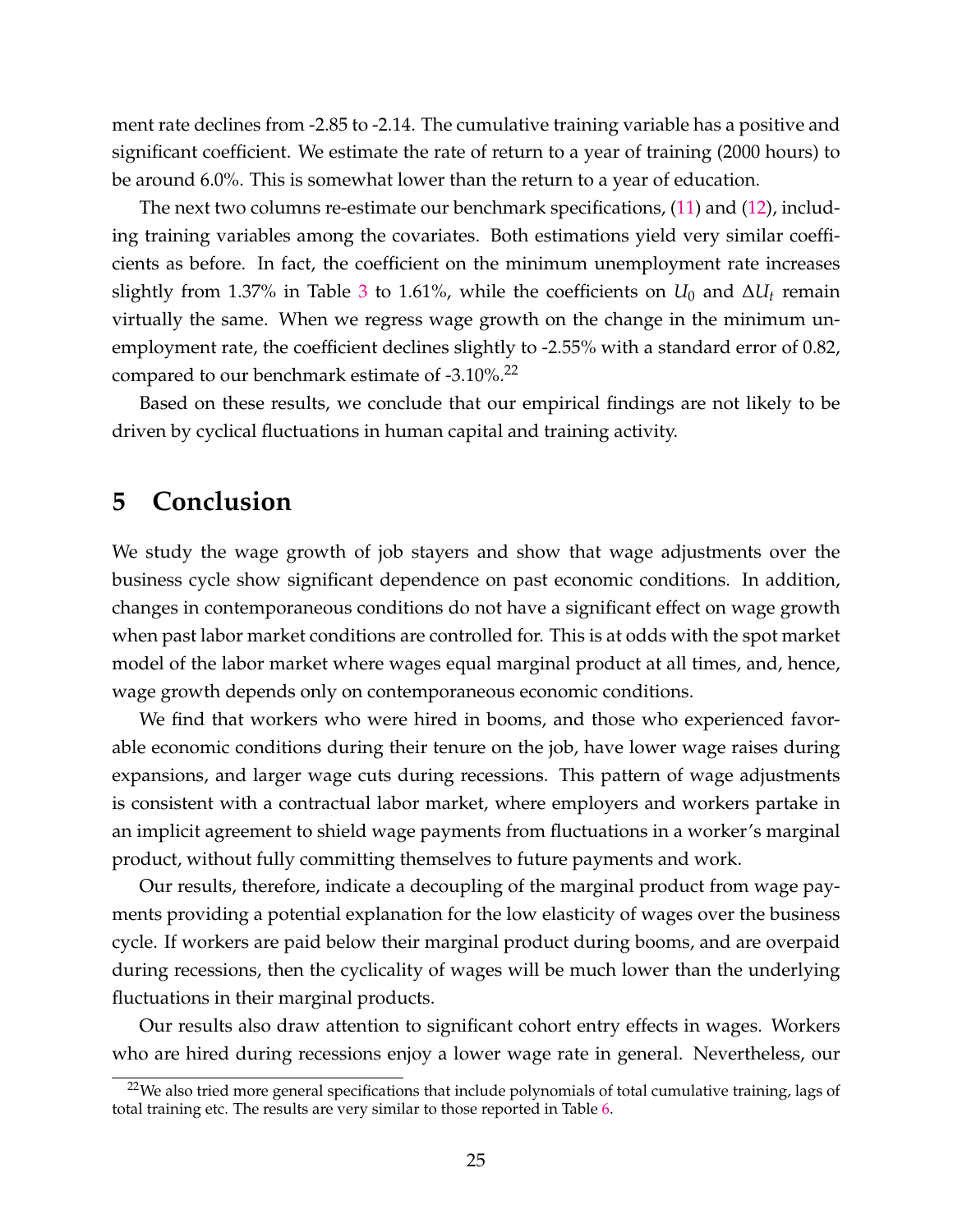estimates indicate that these effects are relatively short-lived and they disappear in a few years.

# **References**

- Azariadis, C. 1975. "Implicit Contracts and Underemployment." *Journal of Political Economy* 83 (6):1183 – 1202.
- Baily, M. N. 1974. "Wages and Employment under Uncertain Demand." *Review of Economic Studies* 41 (1):37–50.
- Baker, G., M. Gibbs, and B. Holmstrom. 1994. "The Wage Policy of a Firm." *Quarterly Journal of Economics* 109 (4):921–955.
- Beaudry, P. and J. DiNardo. 1991. "Implicit Contracts and the Movements of Wages over the Business Cycle." *Journal of Political Economy* 99:665–688.
- ———. 1995. "Is the Behavior of Hours Worked Consistent with Implicit Contract Theory?" *Quarterly Journal of Economics* 110 (3):743–768.
- Becker, Gary. 1964. *Human Capital*. New York: National Bureau of Economic Research.
- Bellou, A. and B. Kaymak. 2010. "Wages, Implicit Contracts, and the Business Cyle: Evidence from a European Panel." Mimeo. University of Montreal.
- Ben-Porath, Yoram. 1967. "The Production of Human Capital and Life Cycle of Earnings." *Journal of Political Economy* 75 (4).
- Bils, Mark. 1985. "Real Wages over the Business Cycle: Evidence from Panel Data." *Journal of Political Economy* 93 (4):666 – 689.
- Boldrin, M. 1995. "Labor Contracts and Business Cycles." *Journal of Political Economy* 103 (5):972–1004.
- Bowlus, A. J. 1995. "Matching Workers and Jobs: Cyclical Fluctuations in Match Quality." *Journal of Labor Economics* 13 (2).
- Freeman, R. 1981. "Career Patterns of Colleger Graduates in a Declining Job Market." *NBER Working Paper* 750.
- Gibbons, R. and M. Waldman. 2006. "Enriching a Theory of Wage and Promotion Dynamics inside Firms." *Journal of Labor Economics* 24 (1):59 – 107.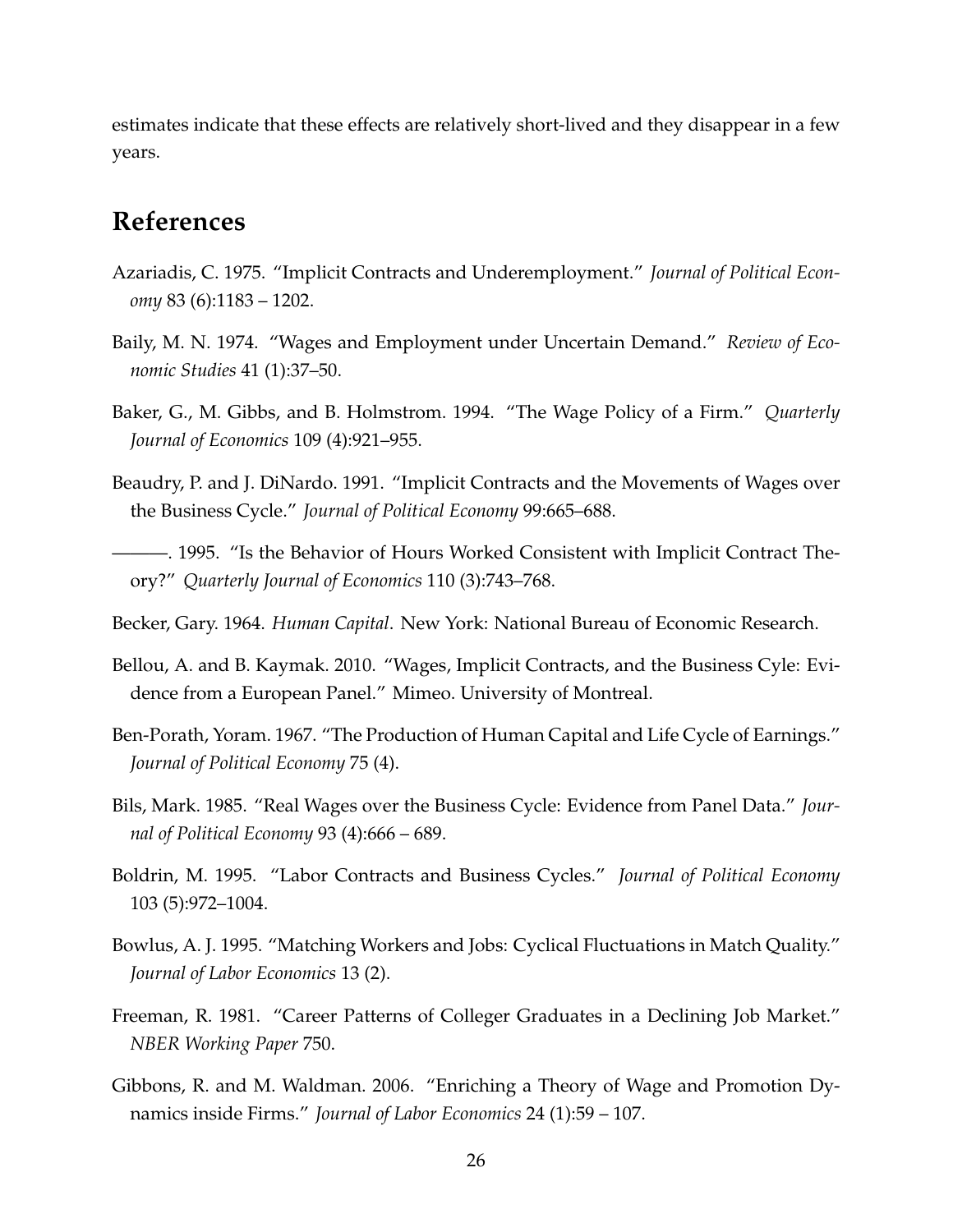- Grant, D. 2003. "The Effect of Implicit Contracts on the Movement of Wages over the Business Cycle: Evidence from the National Longitudinal Surveys." *Industrial and Labor Relations Review* 56 (3):393–408.
- Guiso, L., L. Pistaferri, and F. Schivardi. 2005. "Insruance within the Firm." *Journal of Political Economy* 113 (5):1054 – 1087.
- Guvenen, Fatih. 2007. "Learning Your Earning: Are Labor Income Shocks Really Very Persistent?" *American Economic Review* 97 (3):687 – 712.
- Hagedorn, M. and I. Manovskii. 2010. "Job Selection and Wages over the Business Cycle." Mimeo. University of Pennsylvania.
- Haider, S. J. 2001. "Earnings Instability and Earnings Inequality of Males in the United States: 1967–1991." *Journal of Labor Economics* 19 (4):799 – 836.
- Hall, R. E. 2005. "Employment Fluctuations with Equilibrium Wage Stickiness." *American Economic Review* 95 (1):50–65.
- Harris, M. and B. Holmstrom. 1982. "A Theory of Wage Dynamics." *Review of Economic Studies* 49 (3):315 – 333.
- Hashimoto, M. 1981. "Firm-Specific Human Capital as a Shared Investment." *Journal of Political Economy* 71 (3):475–482.
- Kahn, L. 2010. "The Long-Term Labor Market Consequences of Graduating From College in a Bad Economy." *Labour Economics* 17 (2):303–316.
- Kambourov, G. and I. Manovskii. 2008. "Rising Occupational and Industry Mobility in the United States." *International Economic Review* 49 (1):41–79.
- Kocherlakota, N. 1996. "Implications of Efficient Risk Sharing without Commitment." *Review of Economic Studies* 63:595 – 609.
- Kydland, F. E. and E. Prescott. 1982. "Time to Build Aggregate Fluctuations." *Econometrica* 50 (6):1345–1370.
- Lazear, Edward P. 1979. "Why is There Mandatory Retirement?" *Journal of Political Economy* 87 (6):1261–84.
- Long, J. B. and C. I. Plosser. 1983. "Real Business Cycles." *Journal of Political Economy*  $91$  (1):39 – 69.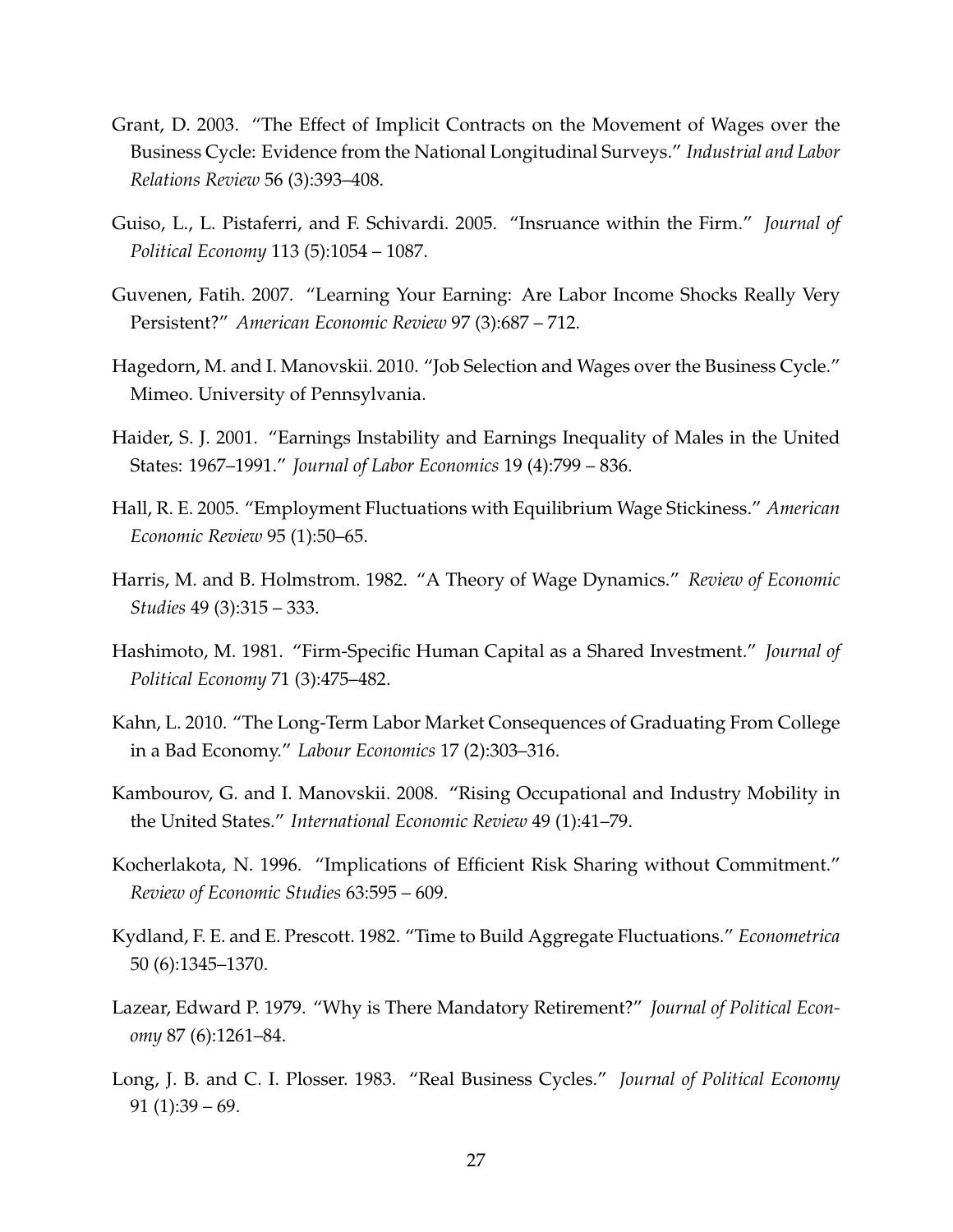- MaCurdy, T. E. 1981. "An Empirical Model of Labor Supply in a Life-Cycle Setting." *Journal of Political Economy* 89 (6):1059 – 1085.
- McDonald, J. T. and C. Worswick. 1999. "Wages, Implicit Contracts and the Business Cycle: Evidence from Canadian Macro Data." *Journal of Political Economy* 107 (4):884 – 892.
- Mortensen, Dale and Christopher A. Pissarides. 1994. "Job Creation and Job Destruction in the Theory of Unemployment." *Review of Economic Studies* 61:397–415.
- Okun, A. M. 1973. "Upward Mobility in a High-Pressure Economy." *Brooking Papers on Economic Activity* 1973 (1):207 – 261.
- Oreopoulos, P., T. Von Wachter, and A. Heisz. 2006. "The Short- and Long-Term Career Effects of Graduating in a Recession: Hysteresis and Heterogeneity in the Market for College Graduates." NBER Working Paper No: W12159.
- Oyer, P. 2006. "Initial Labor Market Conditions and Long-Term Outcomes for Economists." *Journal of Economic Perspectives* 20 (3):143–160.
- Rosen, S. 1985. "Implicit Contracts: A Survey." *Journal of Economic Literature* 23 (3):1144 1175.
- Rudanko, L. 2009. "Labor Market Dynamics under Long-Term Wage Contracting." *Journal of Monetary Economics* 56 (2):170–183.
- ———. 2010. "Aggregate and Idiosyncratic Risk in a Frictional Labor Market." Forthcoming in American Economic Review.
- Thomas, J. and T. Worrall. 1988. "Self-enforcing Wage Contracts." *Review of Economic Studies* 55 (4):541 – 553.
- Topel, R. 1991. "Specific Captal, Mobility, and Wages: Wages Rise with Job Seniority." *Journal of Political Economy* 99 (1):145 – 176.

# **A Data**

The analysis focuses on male respondents in the cross-sectional sample, who at the time of the interview were not enrolled in school and were employed.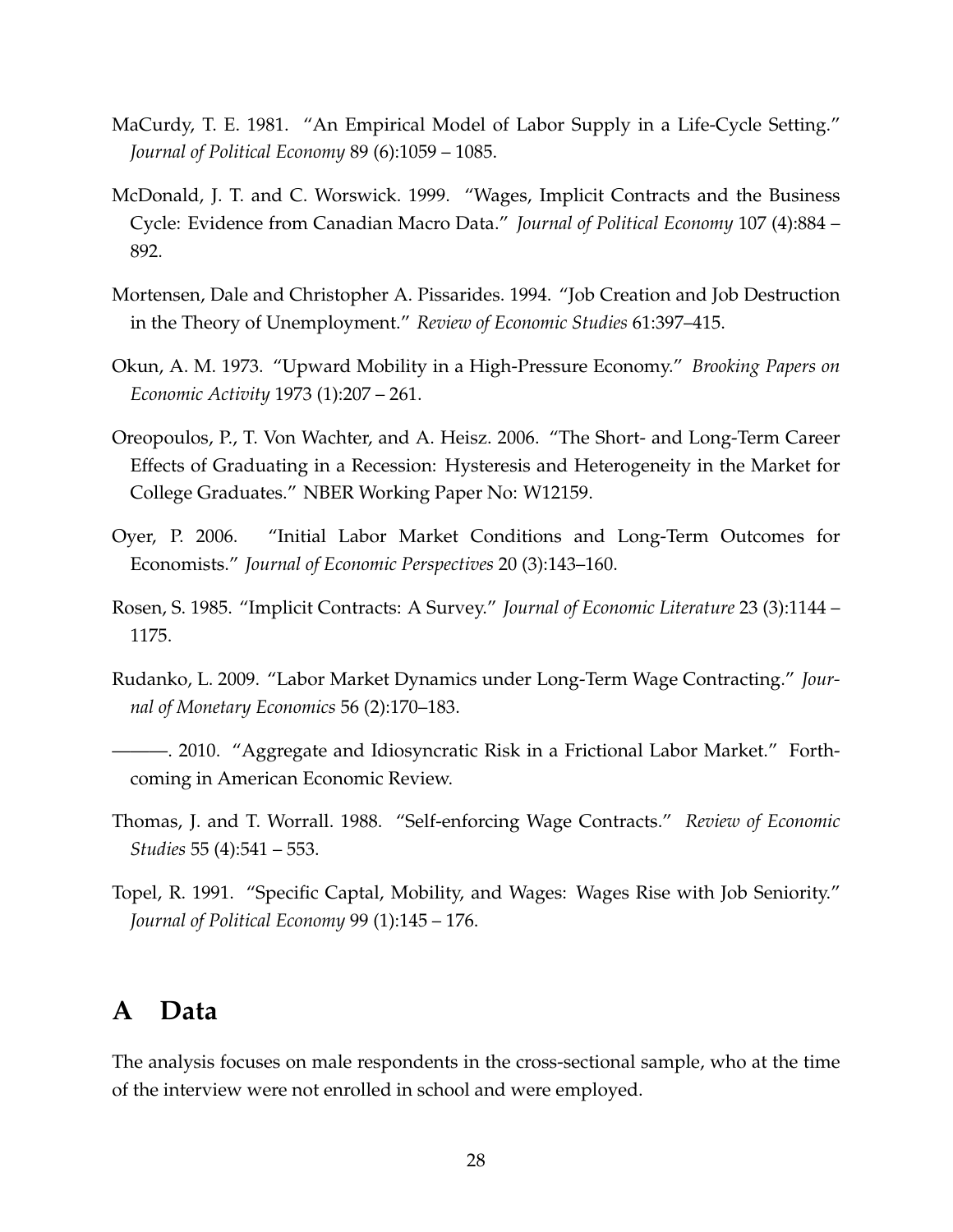*Wages*: The wage is the hourly rate of pay constructed by the NLSY. Nominal wages are deflated using the annual CPI index (All Urban Consumers, U.S City Average, All Items) from the Bureau of Labor Statistics (base period 1982-84). Wages were deflated using the CPI of the year when the worker last worked for the job as reported at the time of the interview. Observations with missing wage information or real wages below \$1 and above \$100 are dropped.

*Hours*: These are the usual weekly hours worked. Observations with missing information on hours were dropped. The sample includes only full-time workers (usual weekly hours of 35 or more).

*Class of the job*: The sample includes workers in the private sector only, thus dropping government employees, self-employed and those working without pay.

*Industry Classification*: The NLSY has employed the 3-digit 1970 and 1980 Census classification system in the 1979-2000 surveys in order to code all jobs into industry groups. Beginning 2002, the 3-digit 2000 Census codes were used to classify industries of all jobs reported by the respondents. To minimize potential inconsistencies or the effect of coding changes due to switching from the 1970/1980 to 2000 classification system for respondents who did not change jobs between consecutive interviews, 9 broader industry groups are defined based on the reported industry classification. The groups are: Agriculture, Forestry and Fisheries; Mining; Construction; Manufacturing; Utilities, Transportation and Warehousing; Wholesale and Retail Trade; Finance, Insurance, Real Estate, Rental and Leasing; Professional, Scientific, Technical Services, Management, Administrative and Waste Management Services, Educational Services, Health Services, Accommodation and Food Services, Arts, Entertainment and Recreation, Other Services; Public Administration

*Job start date*: The starting date of the job is identified by subtracting tenure (constructed by the NLSY and measured in weeks) from the date the worker last worked for the job as reported at the interview date. Jobs that started prior to 1976 are disregarded.

*Current age*: The current age corresponding to each job observation is constructed as the difference between the year the worker last worked at the job as reported at the time of the interview and the birth year. The age at the start of the job is calculated as the difference between the start year of the job and the birth year of the respondent. We only consider jobs that started when the respondent was 16 or older. Moreover, we restrict attention to workers with current age 21 years old and above.

*Experience*: This is actual experience measure in weeks constructed by adding for consecutive interviews the "total number of weeks the respondent worked since the last interview". This variable is constructed by the NLSY for all respondents of ages 16 years old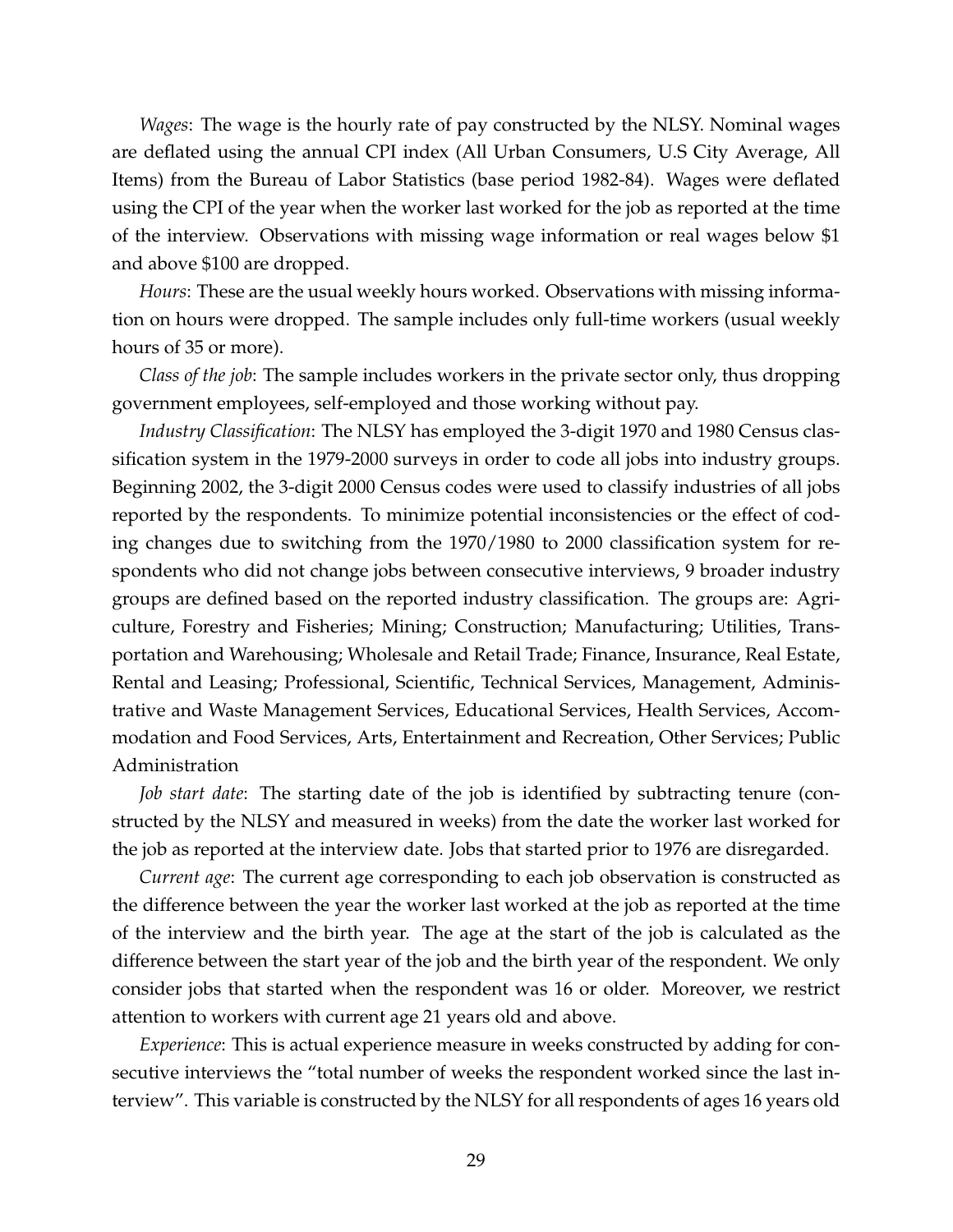and above. The results are very similar to the usage of current age at each job observation as a measure of potential experience.

*Unemployment rate*: The unemployment rate is the quarterly, seasonally adjusted, civilian unemployment rate for ages 16+ obtained from the Bureau of Labor Statistics. The contemporaneous unemployment rate is the unemployment rate at the date (quarter, calendar year) when the respondent reported last working for the job. The initial unemployment rate corresponds to the unemployment rate at the date (quarter, calendar year) the job started. The minimum quarterly unemployment rate in the wage growth specifications is calculated as the historical minimum unemployment rate recorded between the date (quarter, calendar year) the job started and the last interview date (quarter, calendar year) before the contemporaneous year. All specifications are robust to the usage of annual instead of quarterly unemployment.

*Training Variables*: At every survey respondents were asked if they had participated in any training programs since the previous interview. Detailed information, then, were collected on the duration, intensity and the type of the training spells. The training data used in our estimations cover 1979 to 2004.The earlier surveys, 1979 to 1986, do not provide these details for training spells that lasted less than a month. For longer spells, the respondents reported the beginning and ending dates of each training spell (in month and year) and the average number of hours a week spent for training. This enables a construction of the total time investment in training in hours since the last interview. If the respondent was currently enrolled in a training program, an additional dummy variable was created. Until 1988, up to three training spells were recorded. Later this limit was raised to four. The respondents were however asked if they had fourth (fifth after 1986) training program to report. Based on this question, it is possible to calculate the number of workers for which this limit was binding. The limit was binding for a total of only 80 observations (about 0.2% of the sample) in all years.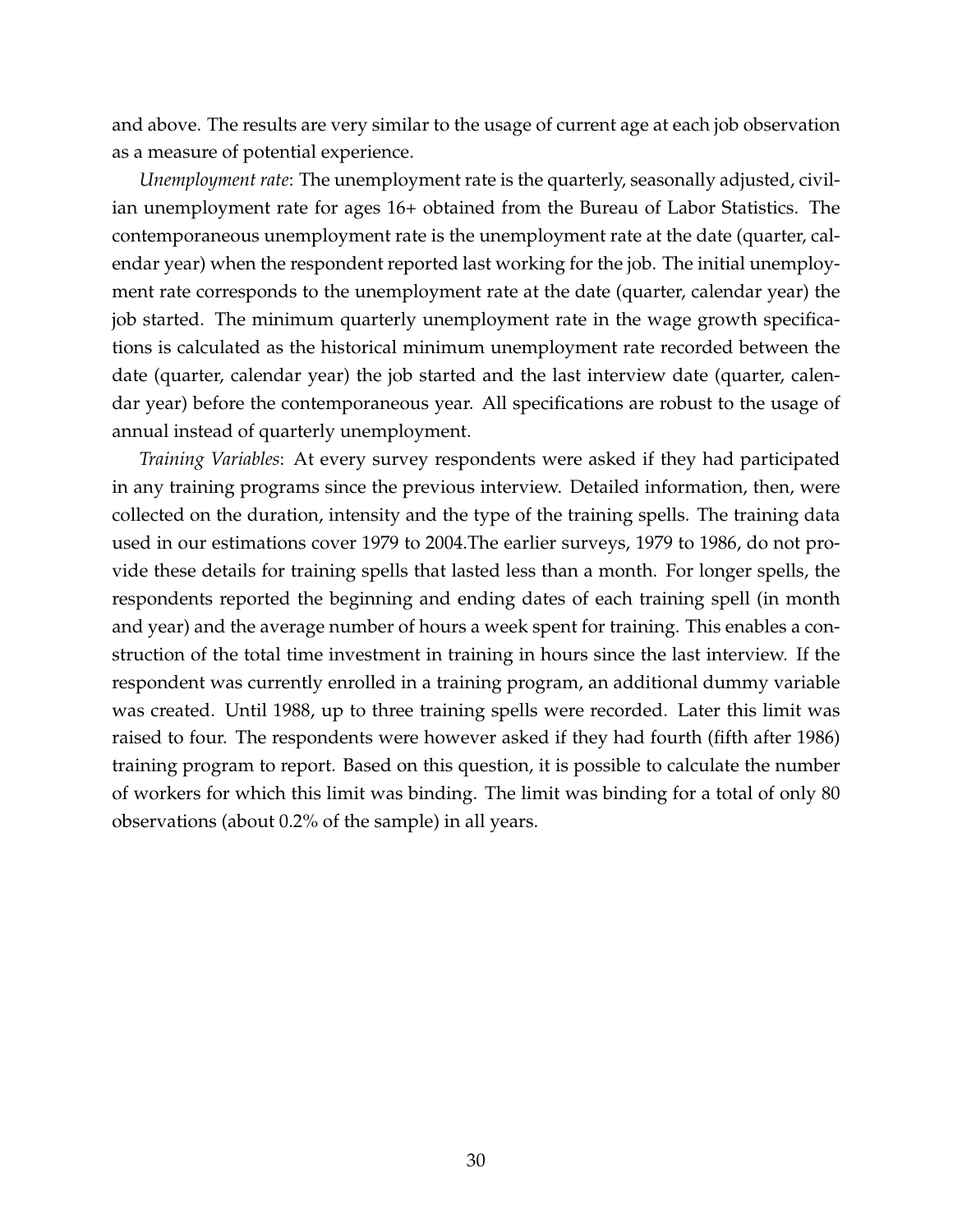Figure 1: Wages over a boom cycle in a contractual market without commitment



Figure 2: Cyclical selection and wage growth

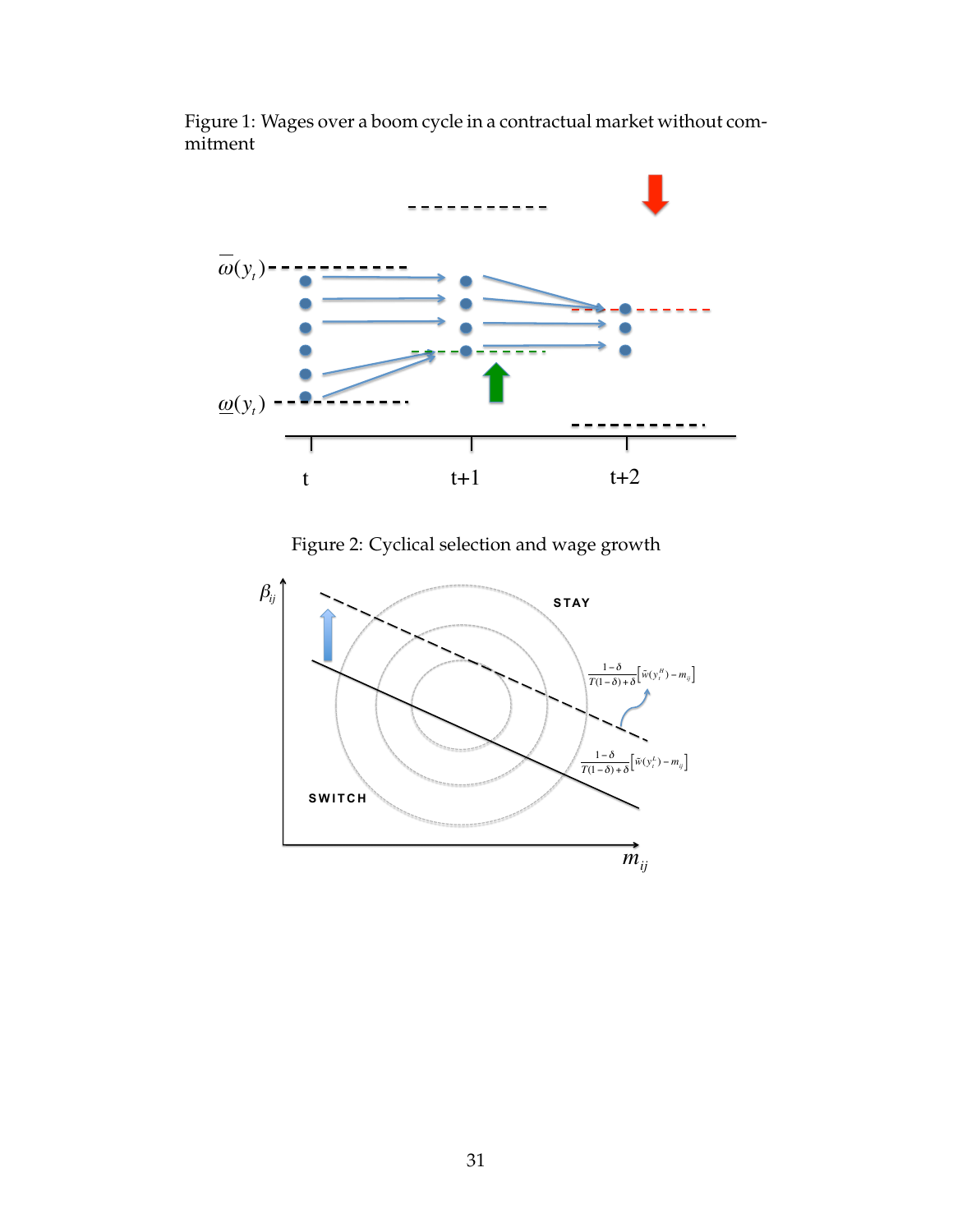

Figure 3: The unemployment rate: 1979 - 2008

## Table 1: Descriptive Statistics

|                        |      | Standard  |
|------------------------|------|-----------|
|                        | Mean | Deviation |
| Age                    | 31.6 | 7.4       |
| Tenure                 | 5.1  | 5.3       |
| Income (log)           | 2.1  | 0.5       |
| Weekly hours           | 45.6 | 8.6       |
| Number of workers      |      | 2,437     |
| Number of observations |      | 22,329    |

Note.— Data comes from the 1979 cohort of the NLSY (1979 - 2008). Men of ages 21 and older who work full time in the private sector.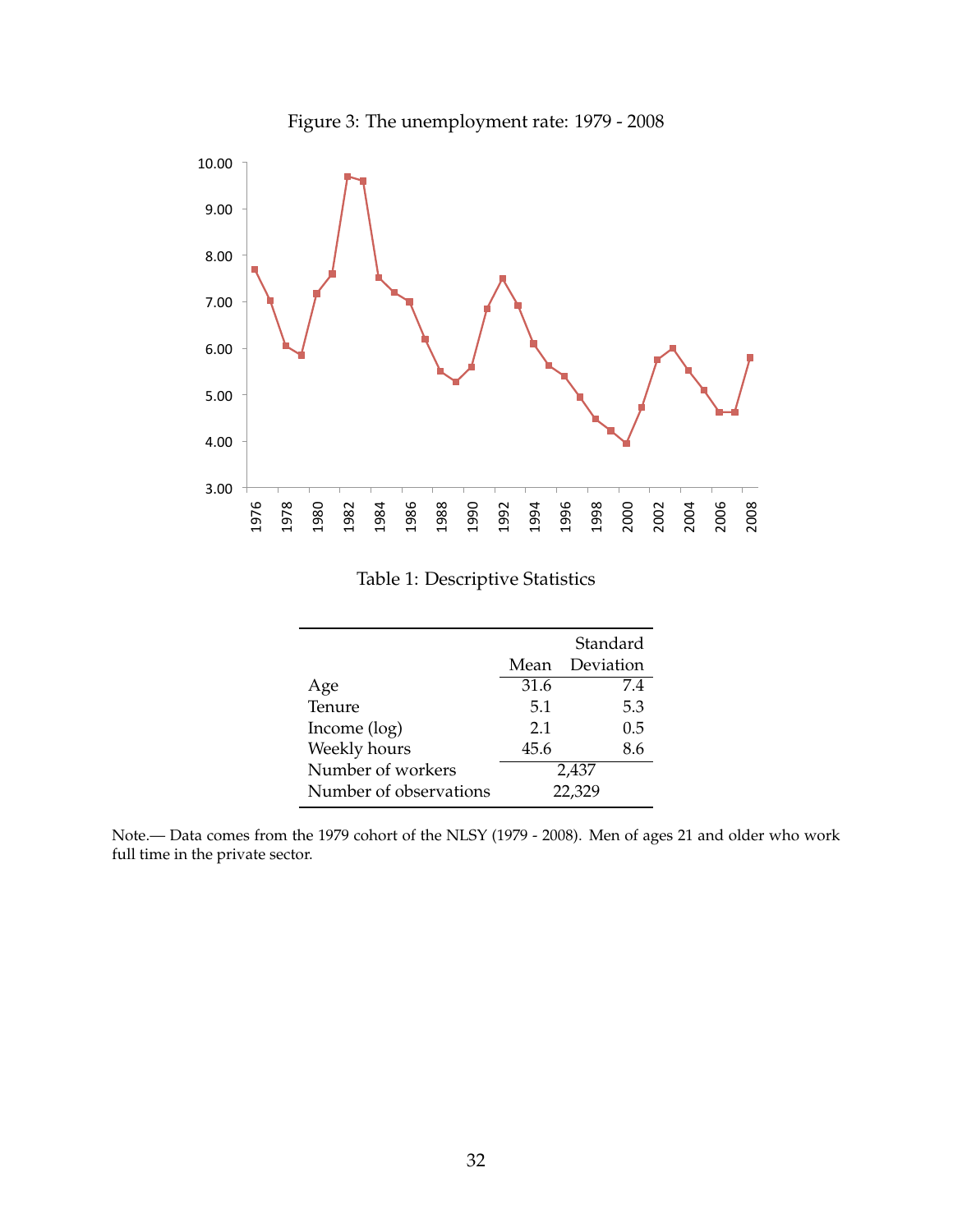| Dependent Variable: hourly wage rate (logs) |            |           |           |           |  |  |
|---------------------------------------------|------------|-----------|-----------|-----------|--|--|
|                                             |            |           |           |           |  |  |
| $U_t$                                       | $-1.35***$ | $-1.06**$ | $-0.09$   | $-0.25$   |  |  |
|                                             | (0.26)     | (0.23)    | (0.24)    | (0.25)    |  |  |
| $U_{t_0}$                                   |            | $-2.03**$ |           | $-0.80**$ |  |  |
|                                             |            | (0.26)    |           | (0.33)    |  |  |
| $U_{t_0,t}^{min}$                           |            |           | $-3.65**$ | $-2.85**$ |  |  |
|                                             |            |           | (0.42)    | (0.51)    |  |  |
| Sample size                                 | 22,329     | 22,329    | 22,329    | 22,329    |  |  |

Table 2: Real Wages and Unemployment History

Note .—All specifications control for individual fixed effects, cubic polynomials in experience and tenure, a quadratic time trend, and indicators for industry and region. Data comes from the 1979 cohort of the NLSY (1979 - 2008). Sample includes Men of ages 21 and older who work full time in the private sector. Standard errors are clustered by start year and current year interactions.

∗, ∗∗indicate statistical significance at 5%, 1%.

| Dependent Variable: $\Delta_k$ ln $w_{ijt}$ |         |          |          |          |           |           |          |
|---------------------------------------------|---------|----------|----------|----------|-----------|-----------|----------|
| $\Delta_k U_t$                              | $-0.31$ | $-0.19$  | 0.16     | 0.15     | 0.22      |           |          |
|                                             | (0.24)  | (0.25)   | (0.28)   | (0.28)   | (0.32)    |           |          |
| $\Delta_k U^{min}$                          |         |          |          |          | $-3.10**$ |           |          |
|                                             |         |          |          |          | (0.97)    |           |          |
| $U_{t_0}$                                   |         | $0.48**$ |          | 0.10     |           |           |          |
|                                             |         | (0.18)   |          | (0.20)   |           |           |          |
| $U_{t_0,t-k}^{min}$                         |         |          | $1.47**$ | $1.37**$ |           |           |          |
|                                             |         |          | (0.28)   | (0.41)   |           |           |          |
| $\log W_{t-k}^p$                            |         |          |          |          |           | $-0.12**$ | $-0.17*$ |
|                                             |         |          |          |          |           | (0.02)    | (0.07)   |
| Sample size                                 | 15,810  | 15,810   | 15,810   | 15,810   | 15,810    | 15,767    | 15,767   |

Note.– All specifications control for differences in cubic polynomials of experience and tenure, differences in a quadratic time trend, and indicators for industry and region. Data comes from the 1979 cohort of the NLSY (1979 - 2008). Sample includes Men of ages 21 and older who work full time in the private sector. Standard errors are clustered by start year and current year interactions.

∗, ∗∗indicate statistical significance at 5%, 1%.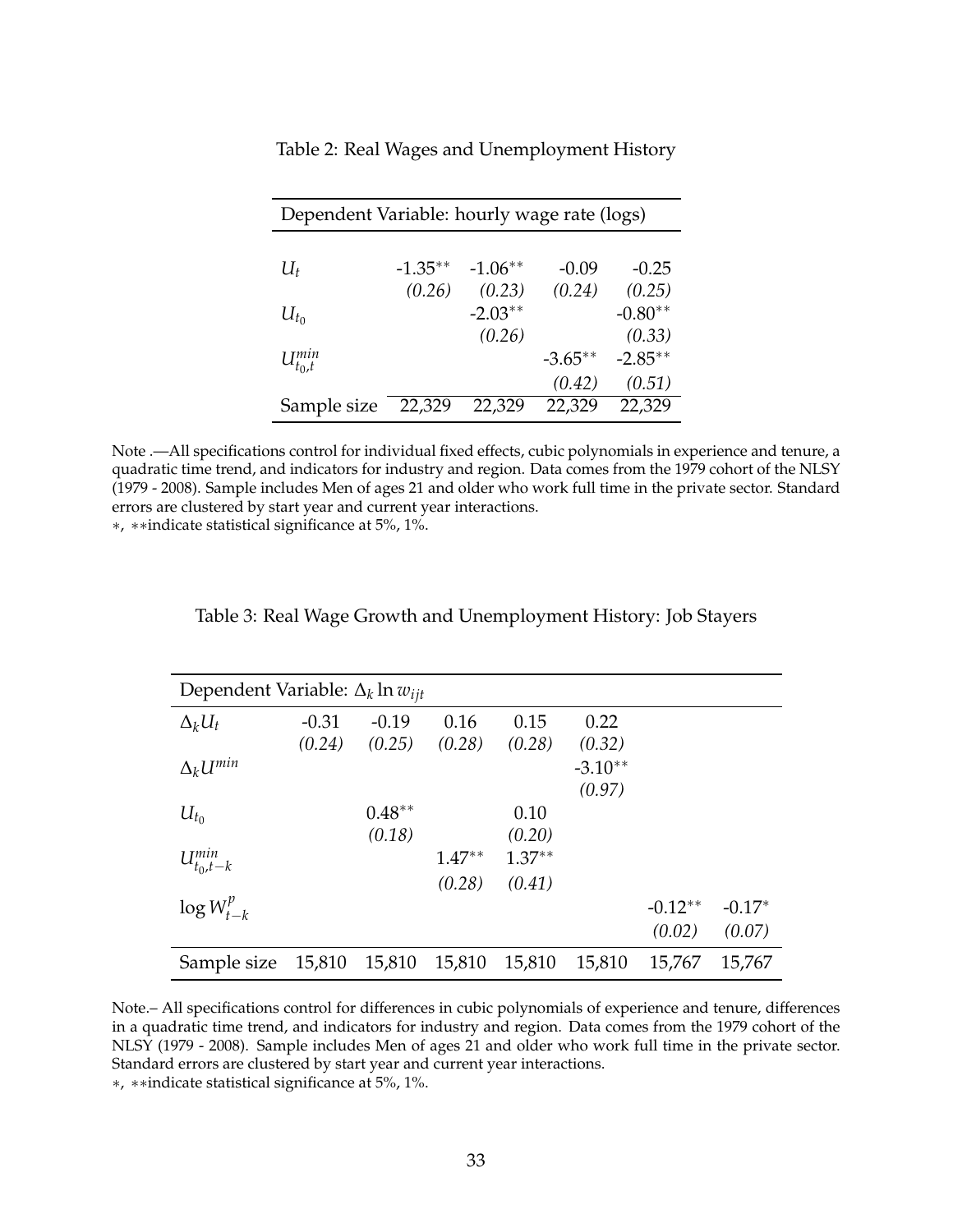| Dependent Variable: $\Delta_k$ ln $w_{iit}$ |                |                |                |                |                |          |           |
|---------------------------------------------|----------------|----------------|----------------|----------------|----------------|----------|-----------|
| $\Delta_k U_t$                              | $-0.15$        | $-0.03$        | 0.29           | 0.29           | 0.33           | 0.41     | 0.34      |
|                                             | (0.24)         | (0.25)         | (0.27)         | (0.27)         | (0.31)         | (0.29)   | (0.35)    |
| $\Delta_k U^{min}$                          |                |                |                |                | $-3.15***$     |          | $-3.02**$ |
|                                             |                |                |                |                | (0.78)         | (0.93)   |           |
| $U_{t_0}$                                   |                | $0.8**$        |                | 0.15           |                |          |           |
|                                             |                | (0.31)         |                | (0.37)         |                |          |           |
| $U_{t_0,t-k}^{min}$                         |                |                | $1.59**$       | $1.49**$       |                | $2.09**$ |           |
|                                             |                |                | (0.41)         | (0.5)          |                | (0.57)   |           |
|                                             |                |                |                |                |                |          |           |
| Worker Fixed Effects                        | Yes            | Yes            | Yes            | Yes            | Yes            |          |           |
| <b>Job Fixed Effects</b>                    | N <sub>o</sub> | N <sub>o</sub> | N <sub>o</sub> | N <sub>o</sub> | N <sub>o</sub> | Yes      | Yes       |
| Obs.                                        | 15,810         | 15,810         | 15,810         | 15,810         | 15,810         | 15,810   | 15,810    |

Table 4: Real Wage Growth and Unemployment History with Profile Heterogeneity

Note.— All specifications also control differences in cubic polynomials of experience and tenure, indicators for region and industry. Data comes from the 1979 cohort of the NLSY (1979 - 2008). Sample includes men of ages 21 and older who work full time in the private sector. Standard errors are clustered by start year and current year interactions.

∗, ∗∗indicate statistical significance at 5%, 1% .

Table 5: Real Wage Growth and Lagged Wage with Profile Heterogeneity

| Dependent Variable: $\Delta_k$ ln $w_{ijt}$      |                    |                          |                          |  |  |
|--------------------------------------------------|--------------------|--------------------------|--------------------------|--|--|
| $\log W_{t-k}^p$                                 | $-0.18*$<br>(0.08) | Ш<br>$-0.32**$<br>(0.03) | Ш<br>$-0.51**$<br>(0.04) |  |  |
| Worker Fixed Effects<br><b>Job Fixed Effects</b> | Yes<br>No          | Yes<br>No                | Nο<br>Yes                |  |  |
| Sample Size                                      | 15,767             | 15,767                   | 15,767                   |  |  |

Note.— TSLS estimates where the last observed wage,log *Wt*−*<sup>k</sup>* , is instrumented by a full interaction of start year and last year indicators,  $I(t_0 \times t - k)$ . All specifications also control differences in cubic polynomials of tenure and age, indicators for region and industry. Data comes from the 1979 cohort of the NLSY (1979 - 2008). Sample includes men of ages 21 and older who work full time in the private sector. Standard errors are clustered by start year and current year interactions.

<sup>∗</sup> and ∗∗indicate statistical significance at 5% and 1%.